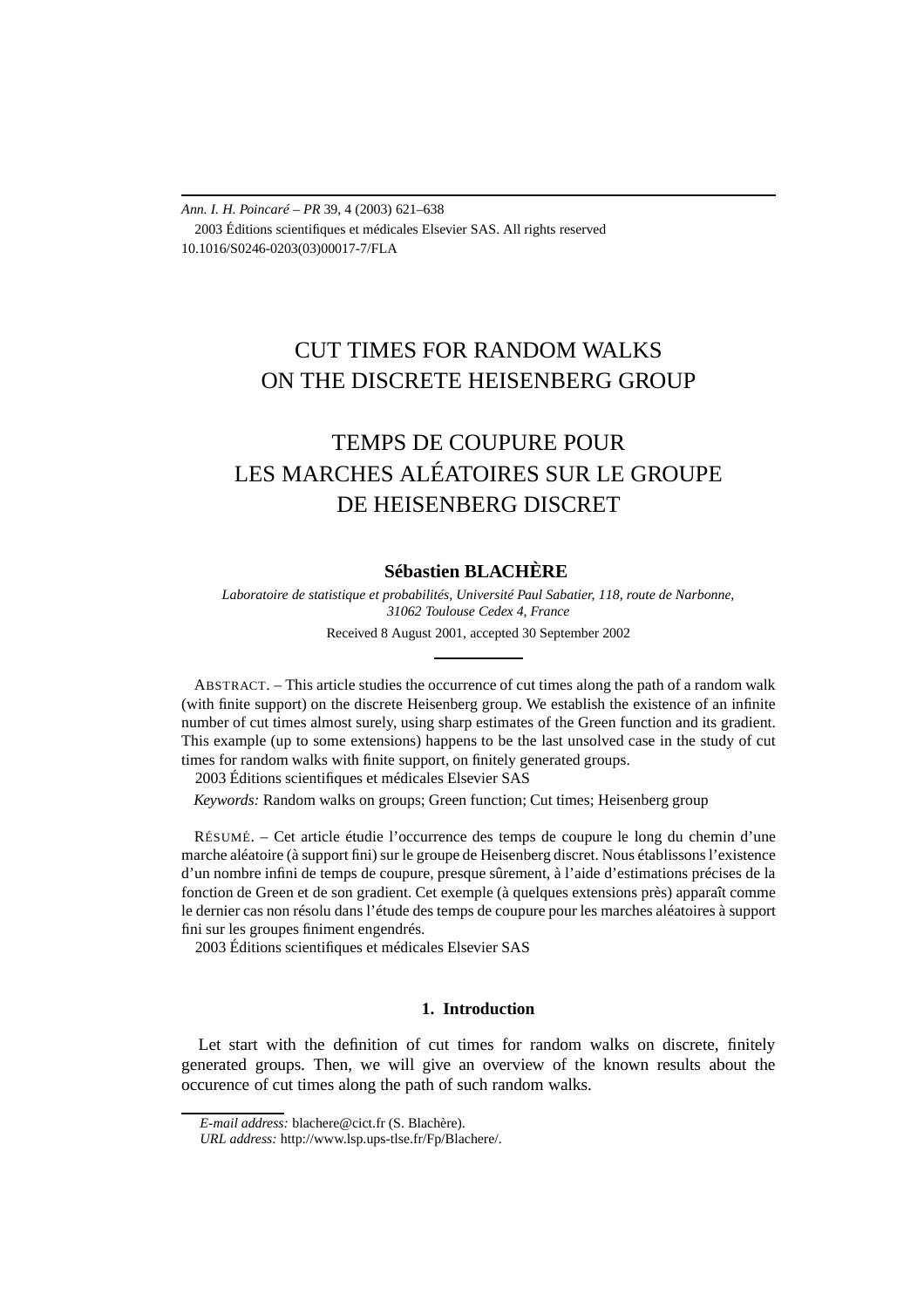As we will not deal only with the Heisenberg group (see Definition 2.4), but also with its finite extensions and finite extensions of  $\mathbb{Z}^3$  and  $\mathbb{Z}^4$ , we present the definitions for a random walk  $S(k)$  on a general group  $\Gamma$  having polynomial growth of degree *D* (see Definition 2.2). Then, we study the occurrence of cut times on the path of this random walk.

DEFINITION  $1.1 - A$  *time n is a* cut time *if* 

$$
S([0, n]) \cap S([n + 1, \infty]) = \emptyset,
$$

*where*  $S([a, b]) = \{S(k): a \leq k \leq b\}.$ 

We first remark that every recurrent random walk has no cut times, with probability 1. Indeed, the existence of an infinite number of returns to the starting point implies that this point belongs to  $S([0, n]) \cap S([n + 1, \infty])$  for all *n*, almost surely.

Lawler [13] studied the case of the simple random walk on  $\mathbb{Z}^d$ . For  $d \leq 2$ , the simple random walk is recurrent, so the work deals with the case  $d \geq 3$ . He builds a two-sided walk (denoted  $\tilde{S}$ ) as an extension of the random walk to  $k \in \mathbb{Z}$ : for k negative,

$$
\mathbf{P}\{\tilde{S}(k-1) = y \mid \tilde{S}(k) = x\} = p(y, x).
$$

Then, each positive cut time for  $\tilde{S}$  is a cut time for *S*. For  $\tilde{S}$ , the probability that *k* is a cut time does not depend on *k*. Thus, taking  $k = 0$ , by symmetry, the problem is reduced to the study of the non-intersection probability of two simple random walks with the same starting point. This quantity has also been studied by Lawler [13]. Then, Lawler proved that, for  $d \geq 5$ , simple random walk has an infinite number of cut times, with probability 1. He also proved the same result for the simple random walk on  $\mathbb{Z}^4$ with more complex methods (see [13]). Finally, James and Peres [11] solved the 3dimensional case and extended the result:

THEOREM 1.2. – *Every transient random walk on*  $\mathbb{Z}^d$  *with finite range has an infinite number of cut times, almost surely.*

The case where the random walks are not centered is a simple consequence of the ergodic theorem. For centered random walks, they defined an infinite sequence of spheres with an infinite subsequence of *cut spheres*. It means that after the first hitting time of these spheres, with probability 1, the random walk does not come back within the sphere. Hence, as each hitting time of a cut sphere is a cut time, they get the result.

On groups having polynomial growth of degree  $D \le 2$ , every centered (see Definition 3.1) random walk is recurrent. When  $D \geq 5$  (and for discrete groups with superpolynomial growth), James and Peres [11] adapt the method used by Lawler on  $\mathbb{Z}^D$  to get also the existence, with probability 1, of an infinite number of cut times for symmetric irreducible random walk with finite range. Actually, this method needs only to have a decay of the type

$$
\mathbf{P}^e\{S(k) = e\} = O(k^{-5/2}).
$$

Alexopoulos [1] proved that this occurs even for centered random walk with  $D \geq 5$  and for non-centered ones, with any degree (still with finite support). So we are left with the case of centered random walks on groups of degree 3 or 4.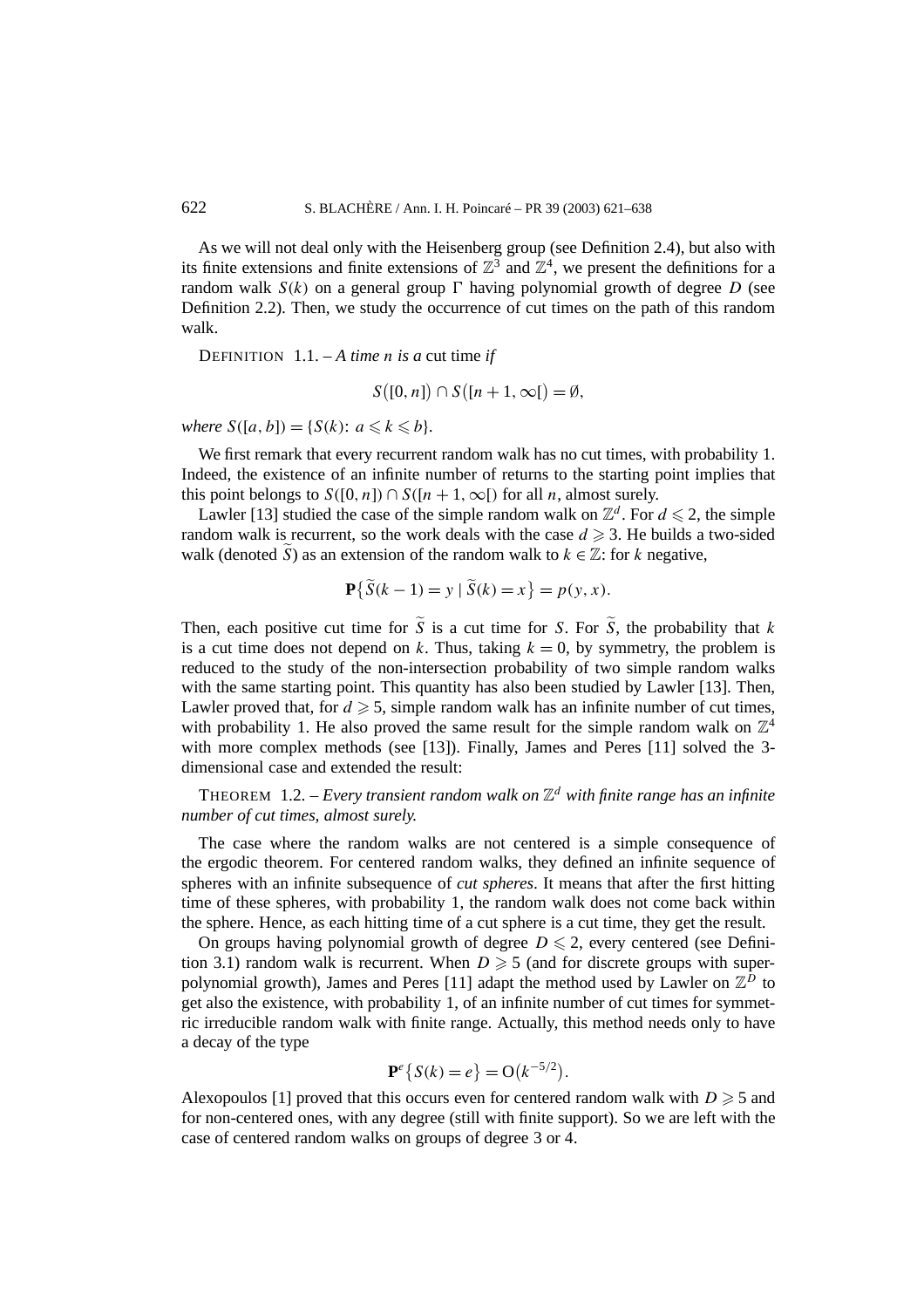When  $D = 3$ , the group has  $\mathbb{Z}^3$  as a sub-group of finite index and when  $D = 4$ , the group has either  $\mathbb{Z}^4$  or the *Heisenberg group*  $\mathbb{H}_3$  as a sub-group of finite index (Proposition 2.5). As every nilpotent, torsion-free group,  $\mathbb{H}_3$  is isomorphic to a discrete lattice in a nilpotent simply connected Lie group. On this Lie group, we have an exact formula for the *Green function* (see [6]). Then we can compare its gradient with the one computed on a finite extension of the discrete group  $\mathbb{H}_3$  (Corollary 3.3) thanks to the work of Alexopoulos [1]. Then, we build spheres corresponding to level lines of the Green function. On a portion of such a sphere, the gradient of the Green function has a lower bound (Proposition 3.5) similar to the one on  $\mathbb{Z}^D$ . Thus, the techniques developed by James and Peres can be applied to these portions of spheres, which appears to be sufficient to prove the existence of an infinite number of cut times almost surely (Theorem 4.1). We also note that the same techniques work on finite extensions of  $\mathbb{Z}^3$ or  $\mathbb{Z}^4$ , which completes the study of cut times for random walks, with finite support, on finitely generated groups (Corollary 4.8).

Finally, note that all these results deal with random walks on which transience coincide with the existence, with probability 1, of an infinite number of cut times. However, James [10] gave an example of a graph where the simple random walk is transient but get only a finite number of cut times, with probability 1. Thus, this coincidence cannot be a general property.

#### **2. Discrete groups having polynomial growth**

We give some definitions from geometric group theory.

DEFINITION 2.1. – Let  $\Gamma$  be a finitely generated discrete group and V be a symmetric *finite generating set. We call* word distance (*corresponding to V* ) *between two elements*  $\overline{x}$ , *y of*  $\Gamma$  *the minimal number of generators we need to go from e (identity of*  $\Gamma$ ) *to*  $x^{-1}y$ *by right multiplication. We denote this distance*  $|x^{-1}y|$ *.* 

DEFINITION 2.2. – Let  $\Gamma$  *be a finitely generated discrete group and V be a symmetric finite generating set. We denote*  $Vol(n) = #B(e, n)$  *the cardinality of the ball of radius n for the word distance associated to V*. We say that  $\Gamma$  has a polynomial growth of *degree D if there is a constant C such that for all n,*

$$
C^{-1}n^D \leqslant \text{Vol}(n) \leqslant C n^D.
$$

By left invariance, this property remains true if we center the balls at any  $x \in \Gamma$ . The original definition of the polynomial growth needs only the upper bound of the volume. But since the famous article by Gromov [7], these two definitions are known to be equivalent. Moreover, these groups are exactly the finitely generated virtually nilpotent groups.

DEFINITION 2.3. - A group  $\Gamma$  is called virtually nilpotent *if*  $\Gamma$  has a nilpotent sub*group*  $\Gamma^N$  *of finite index.* 

Let  $\Gamma^N$  be a *r*-step nilpotent group. Then, its lower central series is

$$
\Gamma^N = \Gamma_1^N \supseteq \Gamma_2^N \supseteq \cdots \supseteq \Gamma_{r+1}^N = e,
$$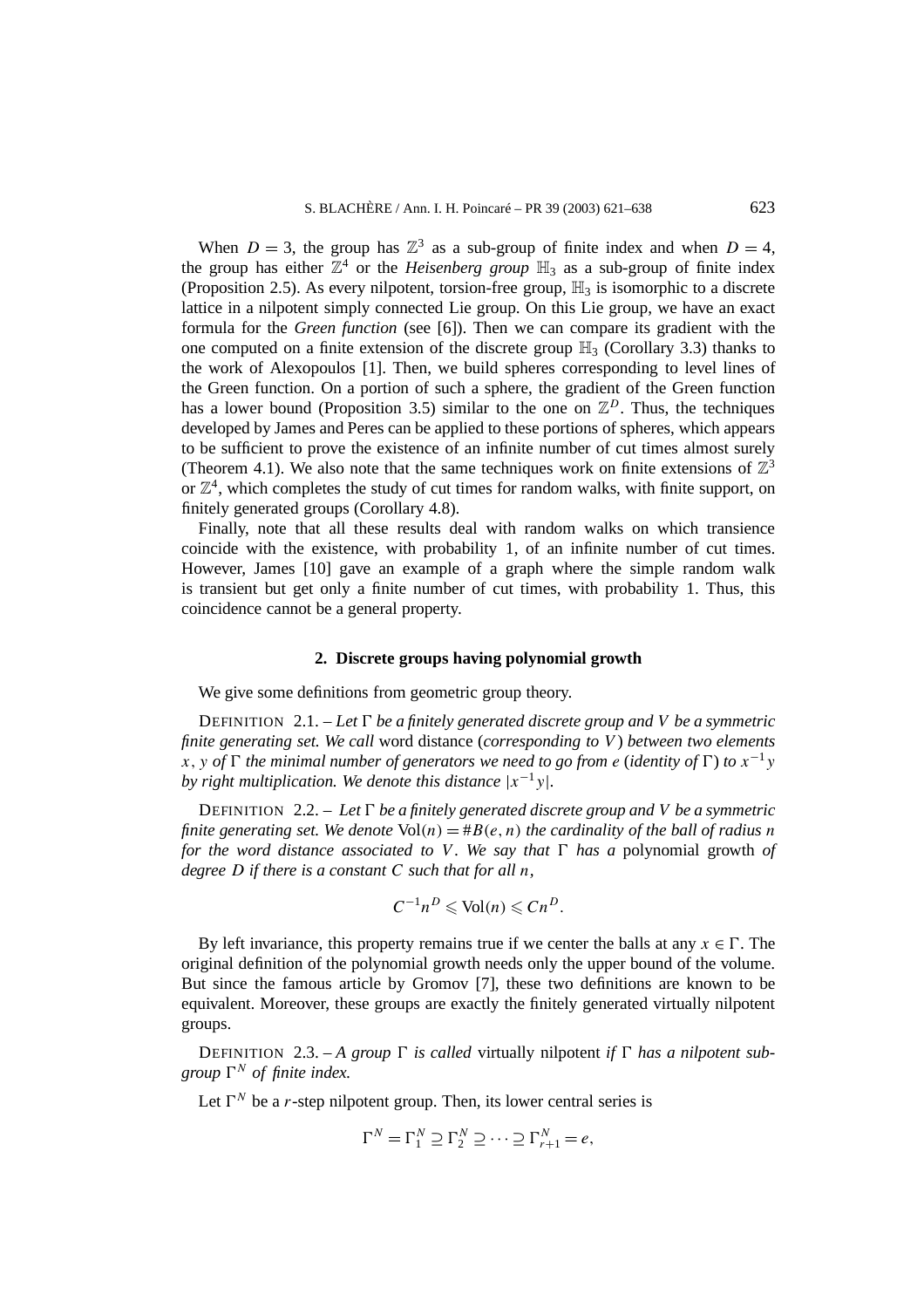where each  $\Gamma_i^N / \Gamma_{i+1}^N$  is a finitely generated Abelian group. Bass [2] gives a formula for the degree of growth  $D(\Gamma^N)$  in term of the (torsion-free) rank of the quotients  $\Gamma_i^N / \Gamma_{i+1}^N$ . Namely,

$$
D(\Gamma^N) = \sum_{i=1}^r i \cdot \text{rk}(\Gamma_i^N / \Gamma_{i+1}^N).
$$
 (1)

By [8, Theorem 7.8], as  $\Gamma^N$  is nilpotent, it has a torsion-free subgroup of finite index. Then, in any virtually nilpotent group  $\Gamma$ , there is a nilpotent torsion-free subgroup  $\Gamma'$ of  $\Gamma$ , of finite index.

Outside the Abelian case, a typical example of such a group is the Heisenberg group:

DEFINITION 2.4. – *The Heisenberg group*  $\mathbb{H}_3$  *is the group of the upper triangular integer-valued*  $(3 \times 3)$  *matrices with* 1*'s on the diagonal:* 

$$
M = \begin{pmatrix} 1 & x & z \\ 0 & 1 & y \\ 0 & 0 & 1 \end{pmatrix}, \quad (x, y, z) \in \mathbb{Z}^{3}.
$$

It is easy to check that  $\mathbb{H}_3$  has polynomial growth of degree 4.

As the subgroup  $\Gamma'$  of  $\Gamma$  defined above, is torsion-free and nilpotent, it is isomorphic to a cocompact lattice in a simply connected nilpotent Lie group *N* (see [14]). Then, by a classification, due to Dixmier [4], of these Lie groups for low dimension, we get the following result (see [3] for a detailed proof).

PROPOSITION 2.5. – *Let be a discrete group having polynomial growth of degree D*. If  $D \leq 3$ ,  $\Gamma$  *has a subgroup*  $\Gamma'$  *of finite index, which is isomorphic to*  $\mathbb{Z}^D$ *. If*  $D = 4$ ,  $\Gamma$  has a subgroup  $\Gamma'$  of finite index, which is isomorphic to  $\mathbb{Z}^4$  or  $\mathbb{H}_3$ .

Using this proposition, we will answer the question of the existence of cut times for random walks, with finite support, on finitely generated groups, only with a study on  $\mathbb{H}_3$ (and some remarks on finite extensions of  $\mathbb{H}_3$ ,  $\mathbb{Z}^3$  and  $\mathbb{Z}^4$ ).

The method we use relies on sharp estimates of the Green function and its gradient. These estimates are obtained in Section 3, using exact computation of the Green function on the Heisenberg Lie group due to Folland [5] and Gaveau [6], and error estimates with the discrete setting, due to Alexopoulos [1]. In Section 4, we adapt the method by James and Peres [11] to prove the existence of infinitely many cut times for random walks on  $\mathbb{H}_3$ , with probability 1.

#### **3. Discrete gradient of the Green function**

Let  $\Gamma$  be a discrete group having polynomial growth. Let  $\Gamma'$  be a torsion-free nilpotent subgroup of  $\Gamma$  of finite index. We denote by  $N$  the simply connected nilpotent Lie group in which we can embed  $\Gamma'$ .

The group  $\Gamma/[\Gamma, \Gamma]$  is an Abelian subgroup of  $\Gamma$ . Hence it can be written as  $\mathbb{Z}^k \times I$ . with *I* finite.

DEFINITION 3.1. – We say that a probability measure on  $\Gamma$  is centered if its *canonical projection on* Z*<sup>k</sup> is centered.*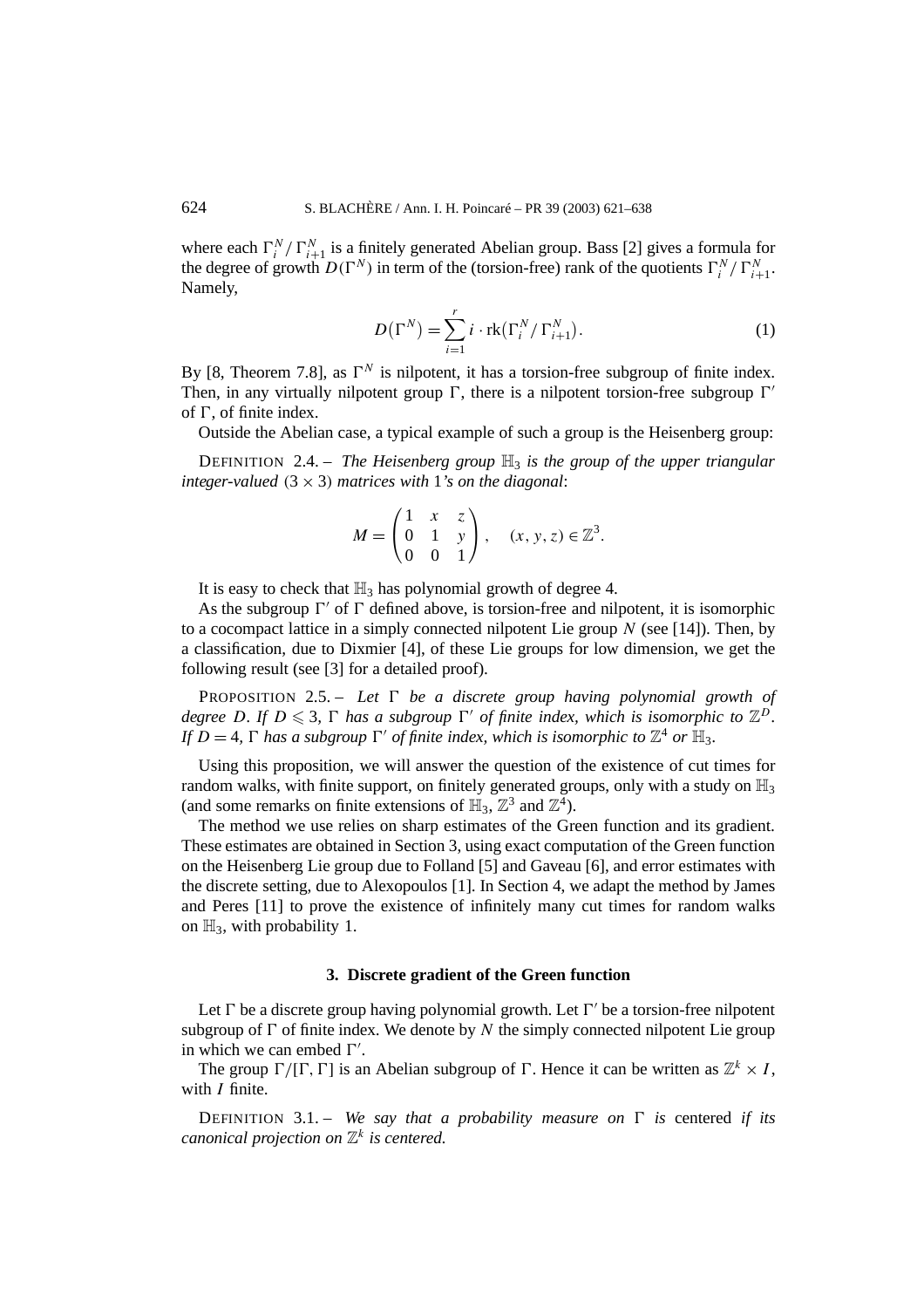Let  $\mu$  be such a measure, with a finite support *U*, such that *U* generates  $\Gamma$ . We will associate to  $\mu$  a left-invariant sub-Laplacian  $L^{\mu}$  on *N*. We denote  $p_t^{\mu}$  the heat kernel on *N* associated to  $L^{\mu}$  (i.e. the fundamental solution of  $(\frac{\partial}{\partial t} + L^{\mu})f = 0$ ). We define the two *Green functions*:

for all 
$$
(h_1, h'_1)
$$
 in  $\Gamma$ ,  $G^{\mu}(h_1, h'_1) = \sum_{n \ge 0} \mu^n (h_1^{-1} h'_1)$ 

and

for all 
$$
(h_2, h'_2)
$$
 in N,  $\mathcal{G}^{\mu}(h_2, h'_2) = \int_{0}^{\infty} p_t^{\mu}(h_2, h'_2) dt$ ,

where  $\mu^n = \mu^{*n}$  the *n*th convolution power of  $\mu$  and  $\mu f(x) = \sum_{y \in \Gamma} \mu(x^{-1}y) f(y)$ . By translation invariance, we only need to consider

$$
p_t^{\mu}(h) = p_t^{\mu}(e, h);
$$
  $\mathcal{G}^{\mu}(h) = \mathcal{G}^{\mu}(e, h);$   $G^{\mu}(h) = G^{\mu}(e, h).$ 

#### **3.1.** Construction of  $L^{\mu}$

We follow the construction of [1]. The Lie algebra  $N$  of  $N$  can be identified with a vector space

$$
\mathcal{N}_{\infty} = \bigoplus_{i=1}^{r} \mathcal{N}_i / \mathcal{N}_{i+1}
$$

with the following Lie bracket:

for 
$$
h \in \mathcal{N}_i
$$
 and  $h' \in \mathcal{N}_j$ ,  $[\overline{h}, \overline{h'}] = [\overline{h}, \overline{h'}]$ ,

where  $[h, h']$  is the Lie bracket on  $N$ .

Let  $X = \{X_1, \ldots, X_k\}$  be a basis of  $\mathcal{N}_{\infty}$  such that  $\{X_{n_{i-1}+1}, \ldots, X_{n_i}\}$  is a basis of  $\mathcal{N}_i/\mathcal{N}_{i+1}$ . Here,  $\{n_i: i = 0 \text{ to } r\}$  is a finite increasing sequence with  $n_0 = 0$  and, for  $i \geqslant 1$ ,

$$
n_i = \dim \bigoplus_{j=1}^i \mathcal{N}_j/\mathcal{N}_{j+1}.
$$

Fix  ${g_l: l = 0 \text{ to } p}$  a coset representative of  $\Gamma / \Gamma'$ , with  $g_0 = e$ . If  $h \in \Gamma'$ , we can identify *h* with an element of N. Then, we can define  $P_i(h)$  as the *i*th coordinate of *h* in the basis *X*. We extend  $P_i$  to  $\Gamma$  by saying  $P_i(hg_i) = P_i(h)$ . We define the following coefficients:

$$
b_i(g_l) = \sum_{h \in \Gamma} P_i(g_l h) \mu(h), \quad 1 \le i \le n_2;
$$
  
\n
$$
a_{ij}(g_l) = \sum_{h \in \Gamma} P_i(g_l h) P_j(g_l h) \mu(h), \quad 1 \le i, j \le n_1;
$$
  
\n
$$
a_i(g_l) = b_i(g_l), \quad 1 \le i \le n_1.
$$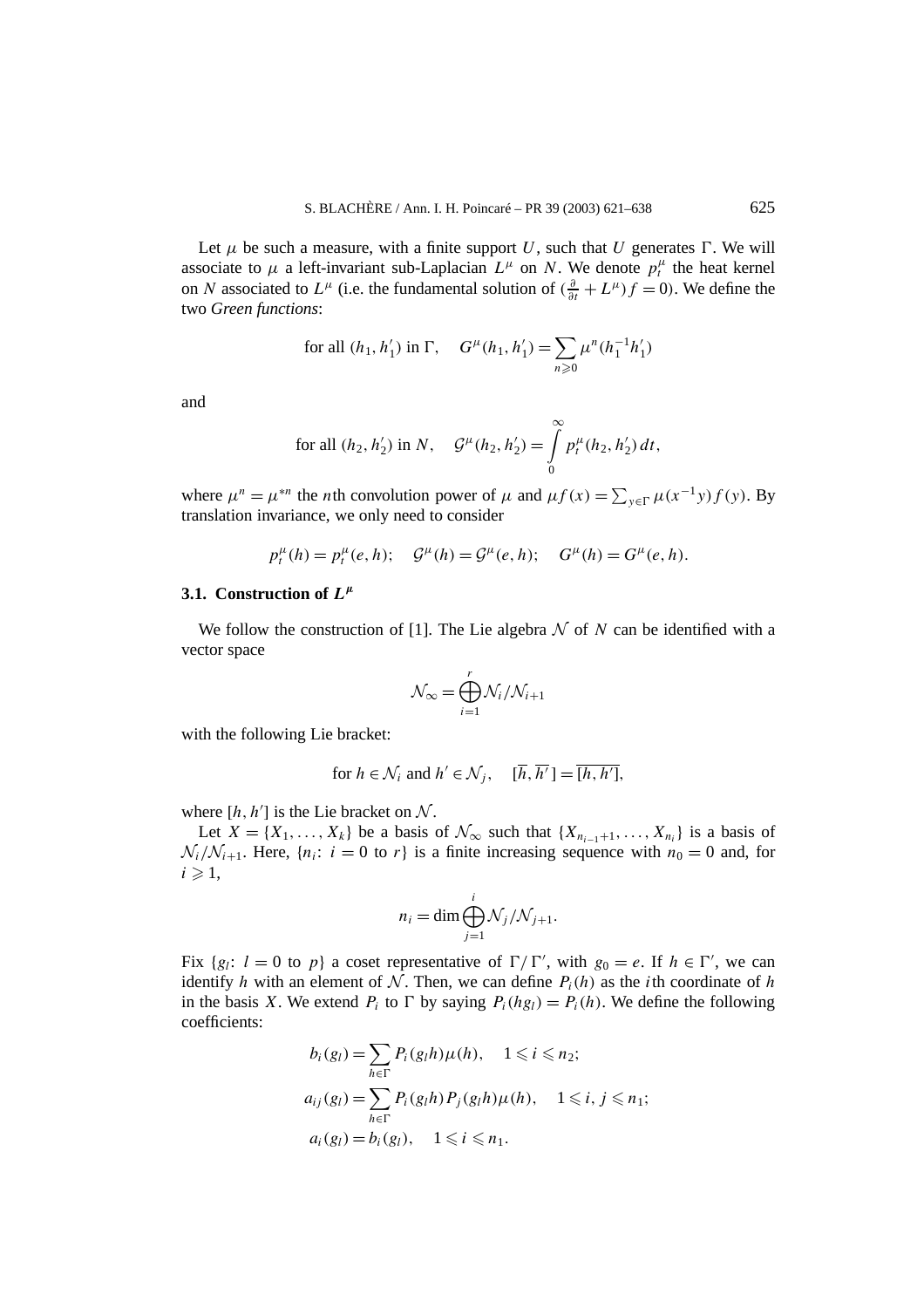Now, we define the first order correctors  $\psi^j$  (see [1]) by

$$
\psi^j(hg_l) = \sum_{n\geqslant 0} \mu^n a_j(g_l), \quad 1 \leqslant j \leqslant n_1.
$$

We write

$$
b_{ij}(g_l) = \sum_{h \in \Gamma} \psi^j(g_l h) P_i(g_l h) \mu(h), \quad 1 \leqslant i, j \leqslant n_1.
$$

Finally, we define the coefficients

$$
q_{ij} = \langle (1/2)a_{ij} + b_{ij} \rangle, \quad 1 \leq i, j \leq n_1,
$$

and

$$
q_i = \langle b_i \rangle, \quad n_1 < i \leq n_2,
$$

where  $\langle f \rangle = (1/(p+1)) \sum_{l=0}^{p} f(g_l)$ . Then, we define the sub-Laplacian as

$$
L^{\mu} = -\sum_{1 \leq i,j \leq n_1} q_{ij} X_i X_j - \sum_{n_1 < i \leq n_2} q_i X_i. \tag{2}
$$

It is constructed in such a way that we can compare the asymptotic behavior of  $\mu^n$ and  $p^{\mu}_{n}$ . It is called the *homogenized sub-Laplacian* associated to  $\mu$  (see [1]).

When  $\Gamma$  is nilpotent and torsion-free, we take the same definition with  $\Gamma = \Gamma'$ . We remark that  $\psi^{j} \equiv 0$  in this case.

#### **3.2. Error estimates**

We define the discrete gradient of a function  $f$  in the direction  $w \in U$ , by

$$
\nabla_w f(h) = |f(hw) - f(h)|.
$$

And,

$$
\nabla f(h) = \max_{w \in U} \nabla_w f(h).
$$

Recall that any element  $h$  in  $\Gamma'$  can be identified with an element of N. From [1], we have

THEOREM 3.2. – Let  $\Gamma$  be a discrete group having polynomial growth of degree D, *then for all*  $\varepsilon \in (0, 1)$ *, there exists a constant C such that, for all*  $w \in U$ *,*  $h \in \Gamma'$ *, and*  $g_l \in \Gamma / \Gamma'$ 

$$
\left|\nabla_w \mu^n(hg_l) - \nabla_w p_n^{\mu}(h) - \sum_{j \leq n_1} (\nabla_w \psi^j(e)) X_j p_n^{\mu}(h)\right| \leq Cn^{-(D+1+\varepsilon)/2} \exp\left(-\frac{|hg_l|^2}{Cn}\right).
$$

From this, we deduce error estimates for the gradient of the Green function.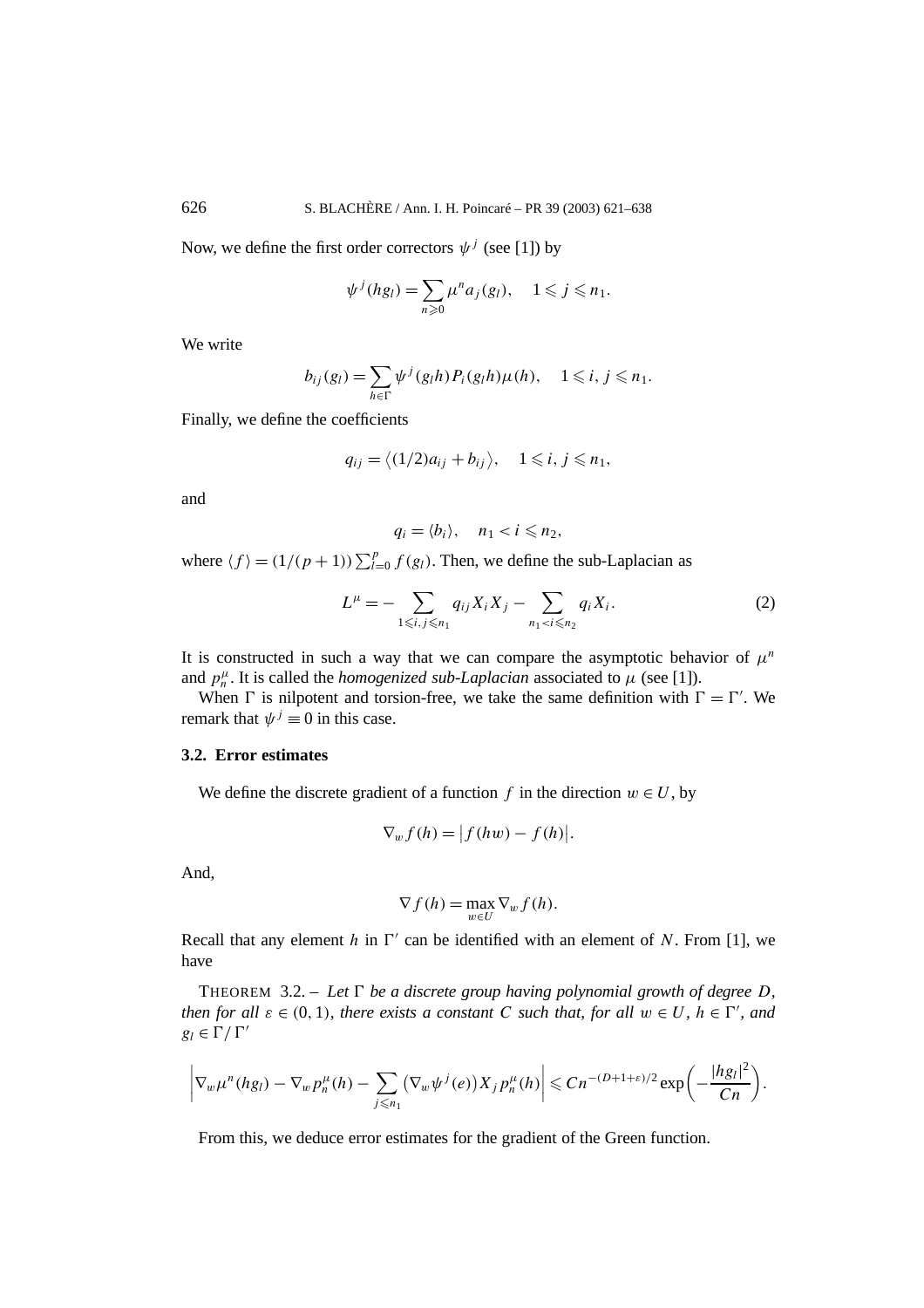COROLLARY 3.3. – If  $\Gamma$  is a discrete group having polynomial growth of degree *D*, *then for all*  $\varepsilon \in (0, 1)$ *, there exists a constant C such that, for all*  $w \in U$ *,*  $h \in \Gamma'$ *, and*  $g_l \in \Gamma / \Gamma'$ 

$$
\left|\nabla_{w} G^{\mu}(hg_{l})-\nabla_{w} G^{\mu}(h)-\sum_{j\leq n_{1}}(\nabla_{w}\psi^{j}(e))\int\limits_{0}^{\infty}X_{j} p_{t}^{\mu}(h)\,dt\right|\leq C|h g_{l}|^{1-D-\varepsilon}.
$$

*Proof. –* We integrate the result of Theorem 3.2.

$$
\left|\nabla_{w}G^{\mu}(hg_{l}) - \nabla_{w}G^{\mu}(h) - \sum_{j\leq n_{1}}(\nabla_{w}\psi^{j}(e))\int_{0}^{\infty}X_{j}p_{t}^{\mu}(h)dt\right|
$$
  
\n
$$
\leqslant \sum_{n\geqslant 0}\left|\nabla_{w}\mu^{n}(hg_{l}) - \nabla_{w}p_{n}^{\mu}(h) - \sum_{j\leqslant n_{1}}(\nabla_{w}\psi^{j}(e))X_{j}p_{n}^{\mu}(h)\right|
$$
  
\n
$$
+ \sum_{n\geqslant 0}\left|\nabla_{w}p_{n}^{\mu}(h) - \int_{n}^{n+1}\nabla_{w}p_{t}^{\mu}(h)dt\right|
$$
  
\n
$$
+ \sum_{j\leqslant n_{1}}(\nabla_{w}\psi^{j}(e))\sum_{n\geqslant 0}\left|X_{j}p_{n}^{\mu}(h) - \int_{n}^{n+1}X_{j}p_{t}^{\mu}(h)dt\right|.
$$

By Theorem 3.2, the first term of the right hand side can be easily bounded by  $c|h g_l|^{1-D-\varepsilon}$ . For the second term, using [15, Theorem VIII 2.7], we get

$$
\sum_{n\geqslant 0} \left| \nabla_w p_n^{\mu}(h) - \int\limits_{n}^{n+1} \nabla_w p_t^{\mu}(h) dt \right|
$$
  
= 
$$
\sum_{n\geqslant 0} \left| \int\limits_{n}^{n+1} \int\limits_{n}^{t} \left( -\nabla_w \frac{\partial}{\partial s} p_s^{\mu}(h) \right) ds dt \right|
$$
  

$$
\leqslant c \sum_{n\geqslant 0} \left| \int\limits_{n}^{n+1} \int\limits_{n}^{t} s^{-(D+3)/2} \exp\left( -\frac{|h|^2}{Cs} \right) ds dt \right|
$$
  

$$
\leqslant c' |h|^{-D-1}.
$$

Likewise for the third term, we get

$$
\sum_{n\geqslant 0} \left| X_j p_n^{\mu}(h) - \int\limits_{n}^{n+1} X_j p_t^{\mu}(h) dt \right|
$$
  
\$\leqslant c \sum\_{n\geqslant 0} \left| \int\limits\_{n}^{n+1} \int\limits\_{n}^{t} s^{-(D+3)/2} \exp\left(-\frac{|h|^2}{Cs}\right) ds dt \right|\$  
\$\leqslant c'|h|^{-D-1}.

This completes the proof.  $\square$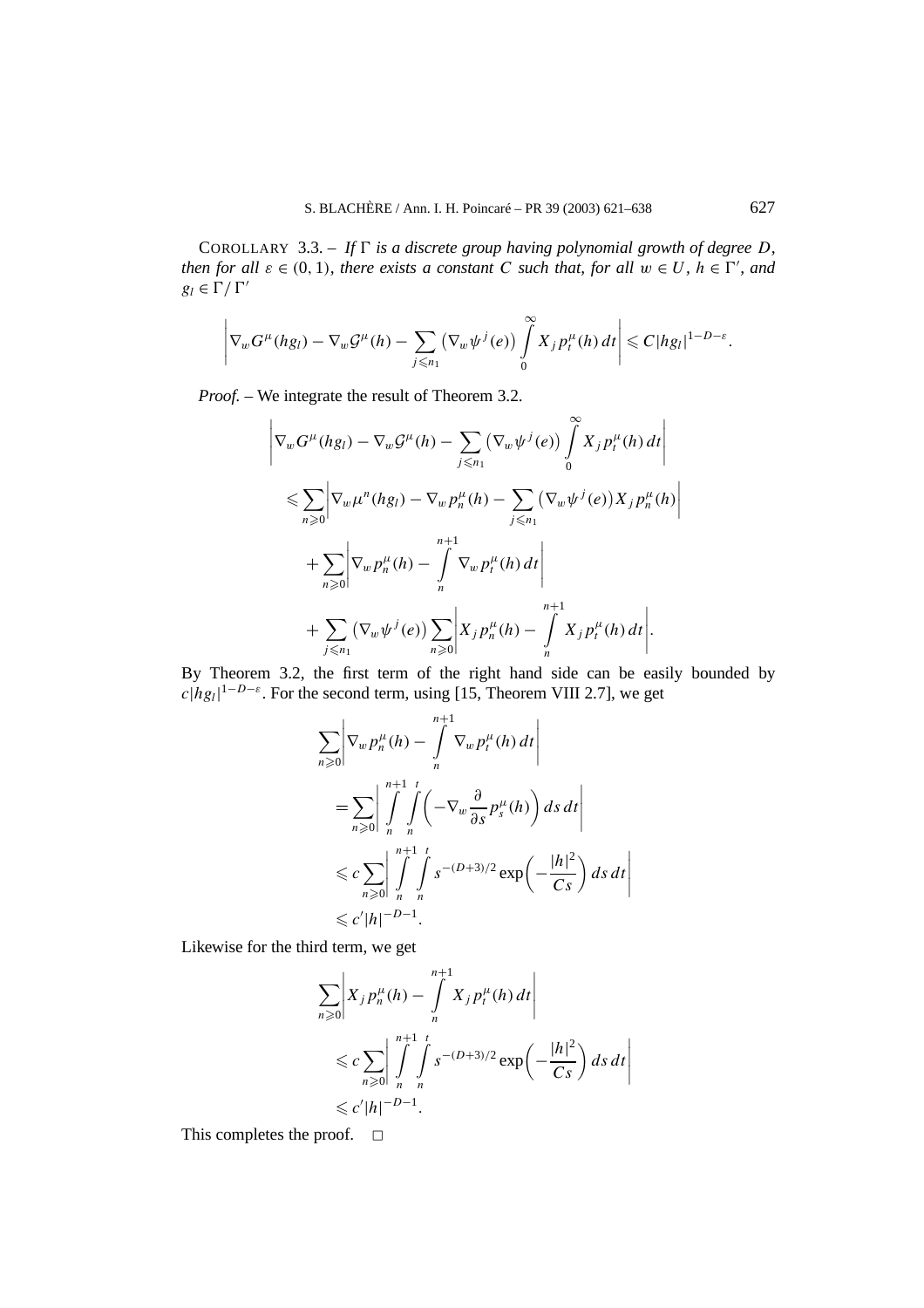*Remark* 3.4. – When  $\Gamma$  is nilpotent and torsion-free, we can remove the term depending on the  $\psi^{j}$ 's in the previous results.

Now, we consider the case where  $\Gamma$  is finite extension of  $\mathbb{H}_3$ , so  $D = 4$ . The associated Lie group *N* is  $\mathbb{R}^3$  with the following product:

$$
(x, y, z)(x', y', z') = (x + x', y + y', z + z' + (1/2)(xy' - x'y)).
$$

Let  $\widetilde{N}$  be also  $\mathbb{R}^3$ , but with the product:

$$
(x, y, z)(x', y', z') = (x + x', y + y', z + z' - 2(xy' - x'y)).
$$

We give this other definition of the Heisenberg group in order to use results from Folland [5] and Gaveau [6].

As  $\Gamma/[\Gamma, \Gamma]$  is finitely generated and Abelian,  $\Gamma/[\Gamma, \Gamma] \simeq \mathbb{Z}^2 \times I$ , where *I* is finite. Let  $\mu_1$  be the canonical projection of  $\mu$  on  $\mathbb{Z}^2$ . By assumption,  $\mu_1$  is centered with finite support  $U_1$ , which generates  $\mathbb{Z}^2$ . Let  $Q_1$  be the symmetric positive definite matrix whose entries are the coefficients  $(q_{ij})$  defined above. We define an isomorphism  $\phi : N \to \tilde{N}$ :

$$
\phi(x, y, z) = (ax + by, bx + cy, dz)
$$
\n(3)

with  $a = |Q_1|^{1/2} + q_{22}$ ,  $b = -q_{12}$ ,  $c = |Q_1|^{1/2} + q_{11}$ , and  $d = -4[2|Q_1| + |Q_1|^{1/2}(q_{11} +$ *q*22*)*]. Let

$$
X_1 = \frac{\partial}{\partial x} - \frac{1}{2} y \frac{\partial}{\partial z}, \quad X_2 = \frac{\partial}{\partial y} + \frac{1}{2} x \frac{\partial}{\partial z}, \quad \text{and} \quad X_3 = \frac{\partial}{\partial z}.
$$
 (4)

The set  $X = \{X_1, X_2, X_3\}$  is a set of left-invariant vector fields, basis of the Lie algebra associated to *N*. We write  $p_t^{\mu}(x, y, z)$  the fundamental solution in *N* of  $(\frac{\partial}{\partial t} + L^{\mu})f = 0$ . The expression (2) of  $L^{\mu}$  is

$$
L^{\mu} = -q_{11}X_1^2 - q_{22}X_2^2 - q_{12}(X_1X_2 + X_2X_1) - q_3X_3.
$$

Then, we check that  $p_t^{\mu} \circ \phi^{-1}$  is the fundamental solution in  $\tilde{N}$  of the equation

$$
\left(\frac{\partial}{\partial t} - \frac{\beta}{2}\Delta_K - \beta \delta \frac{\partial}{\partial z}\right) f = 0,
$$

where

$$
\beta = 4|Q_1|^{3/2} + 2|Q_1|(q_{11} + q_{22}) \quad \text{and} \quad \delta = -2q_3|Q_1|^{-1/2}
$$

and  $\Delta_K$  is the *Kohn Laplacian*, defined by

$$
\Delta_K = \frac{\partial^2}{\partial x^2} + \frac{\partial^2}{\partial y^2} + 4y \frac{\partial^2}{\partial x \partial z} - 4x \frac{\partial^2}{\partial y \partial z} + 4(x^2 + y^2) \frac{\partial^2}{\partial z^2}.
$$

Folland [5] and later Gaveau [6] have computed the explicit form of this solution, and then the expression of the associated Green function. We get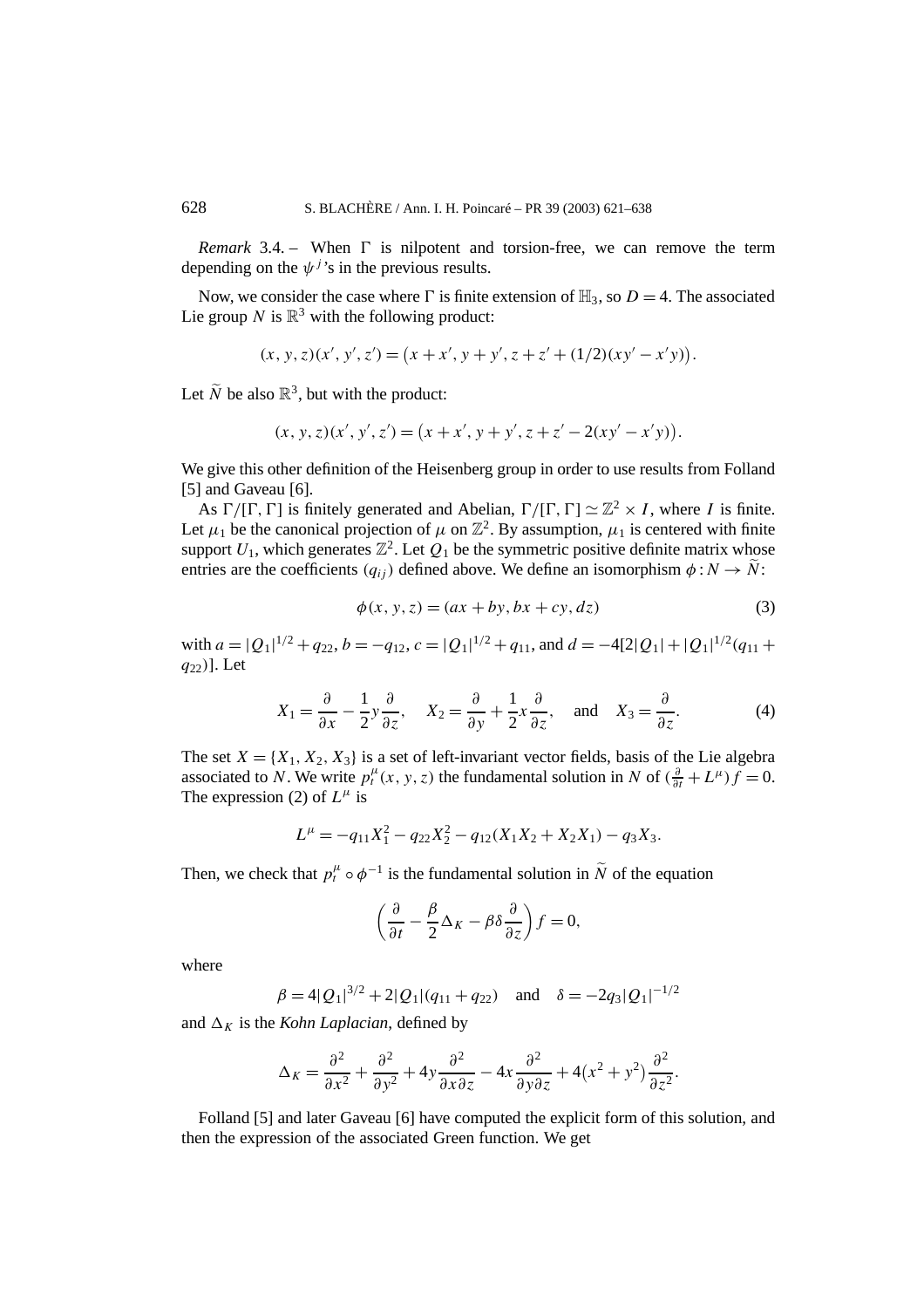S. BLACHÈRE / Ann. I. H. Poincaré – PR 39 (2003) 621–638 629

$$
\widetilde{\mathcal{G}}^{\mu}(x, y, z) = \mathcal{G}^{\mu} \circ \phi^{-1}(x, y, z)
$$
  
= 
$$
\frac{[(x^{2} + y^{2})^{2} + z^{2}]^{-1/2}}{\beta(1 + \exp(-\delta \pi/2))} \exp\left(\frac{\delta}{2} \arctan\left(\frac{x^{2} + y^{2}}{z}\right)\right).
$$
 (5)

Let  $h = (h_1, h_2, h_3)$ . We define a distance from the origin  $|\cdot|_K$  on  $\mathbb{H}_3$ , called the *Koranyi distance*:

$$
|h|_K = \left[ \left( h_1^2 + h_2^2 \right)^2 + h_3^2 \right]^{1/4}.
$$
 (6)

This distance can be compared to the word distance on  $\Gamma$  (roughly-isometric to  $\mathbb{H}_3$ ) since, by [9, Theorem 5.1] and (5), there exists a constant *C* such that, for all *h* in  $\mathbb{H}_3$ and *l*,

$$
C^{-1}|hg_l|\leqslant|h|_K\leqslant C|hg_l|\,,
$$

where  $hg_l$  is the unique decomposition defined above. For positive real numbers  $\alpha$ , M, we define also the subsets  $S(\alpha, M)$  of  $\Gamma$  by

$$
S(\alpha, M) = \{ g = hg_l \in \Gamma: h_1^2 + h_2^2 \ge \alpha |h_3|, c_1 h_1 + c_2 h_2 < -M, \text{ and}
$$
  

$$
c_3 h_1 + c_4 h_2 < -M \},
$$

where the constants  $c_1$ ,  $c_2$ ,  $c_3$ ,  $c_4$  will be fixed below.

**PROPOSITION** 3.5. – *There is a positive constant*  $c = c(\alpha)$ *, such that for all*  $g \in$  $S(\alpha, 0)$ ,

$$
\nabla G^{\mu}(g) \geqslant c|g|^{-3}.
$$

*Proof.* – We write  $\phi(h) = H = (H_1, H_2, H_3)$ . Then

$$
(c^{2} + b^{2}) \frac{|Q_{1}|}{\beta^{2}} H_{1}^{2} + (a^{2} + b^{2}) \frac{|Q_{1}|}{\beta^{2}} H_{2}^{2} - 2b(a + c) \frac{|Q_{1}|}{\beta^{2}} H_{1} H_{2}
$$
  
=  $h_{1}^{2} + h_{2}^{2} \ge \alpha |h_{3}| = \frac{\alpha}{|d|} |H_{3}|.$ 

It implies that there is a positive constant  $\gamma$ , which depends only on  $\mu_1$ , such that

$$
H_1^2 + H_2^2 \ge \gamma \alpha |H_3|.\tag{7}
$$

We write  $\phi(w) = W = (W_1, W_2, W_3)$ , and so  $\phi(w)\phi(h) = WH = (H_1 + W_1, H_2 + W_1)$  $W_2$ ,  $H_3 + W_3 - 2(W_1H_2 - W_2H_1)$ ). We need to bound from below

$$
\nabla_w \mathcal{G}^\mu(h) = |\widetilde{\mathcal{G}}^\mu(\phi(w)\phi(h)) - \widetilde{\mathcal{G}}^\mu(\phi(h))|.
$$

Using (7) and the boundedness of  $\phi(U)$ , we get

$$
|H|_K^4 - |WH|_K^4 = 4((H_1^2 + H_2^2)(W_1H_1 + W_2H_2) + H_3(W_2H_1 - W_1H_2)) + O(|H|_K^2),
$$

and

$$
\left(|H|_K^2+|WH|_K^2\right)|H|_K^2|WH|_K^2=2|H|_K^6\left(1+o(1)\right),
$$

where the  $o(1)$  tends to 0 when  $|H|_K$  goes to infinity.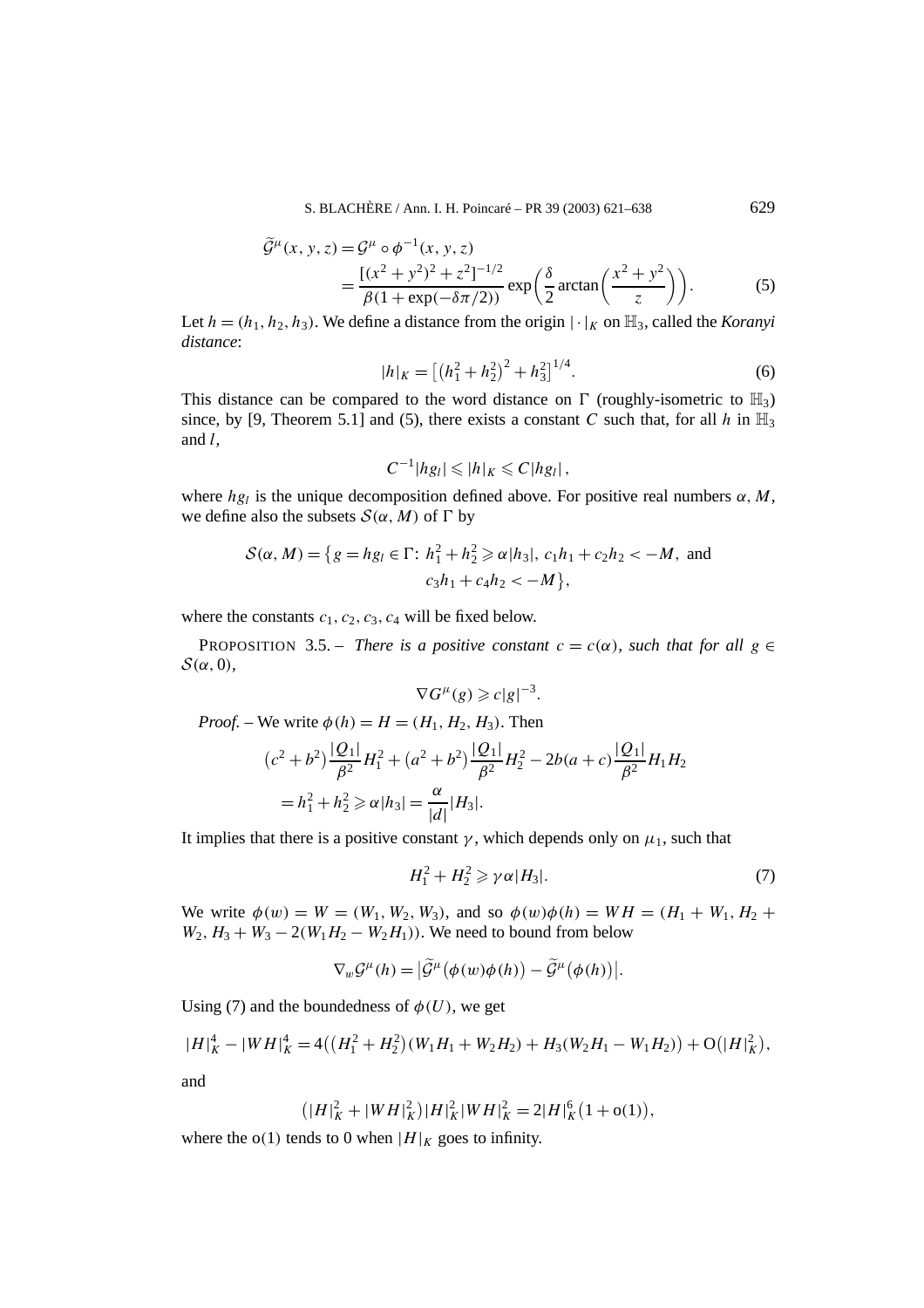Let  $u = (H_1, H_2)$  and  $u' = (-H_2, H_1)$  be two vectors in  $\mathbb{R}^2$ . Let  $\widetilde{W}_1$  and  $\widetilde{W}_2$  be the coordinates of  $(W_1, W_2)$  in the basis  $(u/\|u\|, u'/\|u'\|)$ . Here,  $\|.\|$  is the Euclidean norm on  $\mathbb{R}^2$ . Let  $v = ((H_1^2 + H_2^2)/|H|_K^2, H_3/|H|_K^2)$  in the basis  $(u/\|u\|, u'/\|u'\|)$ . We get

$$
|H|_K^{-2} - |WH|_K^{-2} = 2(H_1^2 + H_2^2)^{1/2} |H|_K^{-4} \langle \widetilde{W}, v \rangle (1 + o(1)). \tag{8}
$$

Likewise we get

$$
\arctan\left(\frac{H_1^2 + H_2^2}{H_3}\right) - \arctan\left(\frac{(H_1 + W_1)^2 + (H_2 + W_2)^2}{H_3 + W_3 - 2(W_1 H_2 - W_2 H_1)}\right)
$$
  
= 2(H\_1^2 + H\_2^2)^{1/2}|H|\_K^{-4}\langle\widetilde{W}, (\beta/2)v'\rangle(1+o(1)), (9)

with  $v' = (-H_3/|H|_K^2, (H_1^2 + H_2^2)/|H|_K^2)$  in the basis  $(u/||u||, u'/||u'||)$ . So, (7), (8) and (9) yields

$$
\nabla_w \mathcal{G}^\mu(h) \geqslant c \big( H_1^2 + H_2^2 \big)^{1/2} |H|_K^{-4} \big| \big\langle \widetilde{W}, \big( v + (\beta/2) v' \big) \big( 1 + \beta^2/4 \big)^{-1/2} \big\rangle \big|.
$$
 (10)

At this point, we need a technical lemma. The set  $\phi(U_1)$  is bounded and it generates  $\mathbb{Z}^2$ .

LEMMA 3.6. – Let  $K = \max_{W \in \phi(U_1)} ||W||$ . There is a strictly positive constant  $C(K)$ *such that for all W and*  $W' \neq 0$  *in*  $\phi(U_1)$ *, non collinear, and for all*  $v \in V = \{v \in V\}$  $\mathbb{R}^2$ :  $\|v\| = 1$ ,

$$
\max\{| \langle W, v \rangle |; | \langle W', v \rangle | \} \geqslant C(K).
$$

*Proof.* – We write  $W = (W_1, W_2)$  and  $W' = (W'_1, W'_2)$ . We can take  $||W|| \ge ||W'||$ . As *W* and *W'* have integer coordinates,  $||W|| \ge 1$ . Then

$$
\max\{| \langle W, v \rangle |; |\langle W', v \rangle | \} \geqslant \max\{| \cos(\widehat{v, W}) |; | \cos(\widehat{v, W'}) |\}.
$$

The infimum of the right term, over  $v \in V$ , is attained for

$$
v = \frac{W/\|W\| - W'/\|W'\|}{\|(W/\|W\| - W'/\|W'\|)\|}.
$$

So,

$$
\{\max\{|\langle W, v\rangle|; |\langle W', v\rangle|\}\} \ge \sin\left(|(\widehat{W, W'})|/2\right) \ge \frac{1}{2}\sin|\widehat{(W, W')}|
$$

$$
\ge \frac{1}{2K^2}|W_1W_2' - W_1'W_2|.
$$

If  $W_1 = 0$ , then  $W_1' W_2 \neq 0$ , and if  $W_1' = 0$ , then  $W_1 W_2' \neq 0$ . So,  $|W_1 W_2' - W_1' W_2| \ge 1$ is true in both cases. Now, suppose  $W_1 W_1' \neq 0$ . As there is a finite number of vectors in  $\phi(U_1)$ , we get, under the hypothesis of the lemma,

$$
\min_{W_1 W_1' \neq 0} |W_2/W_1 - W_2'/W_1'| \geqslant c(K).
$$

The lemma follows.  $\Box$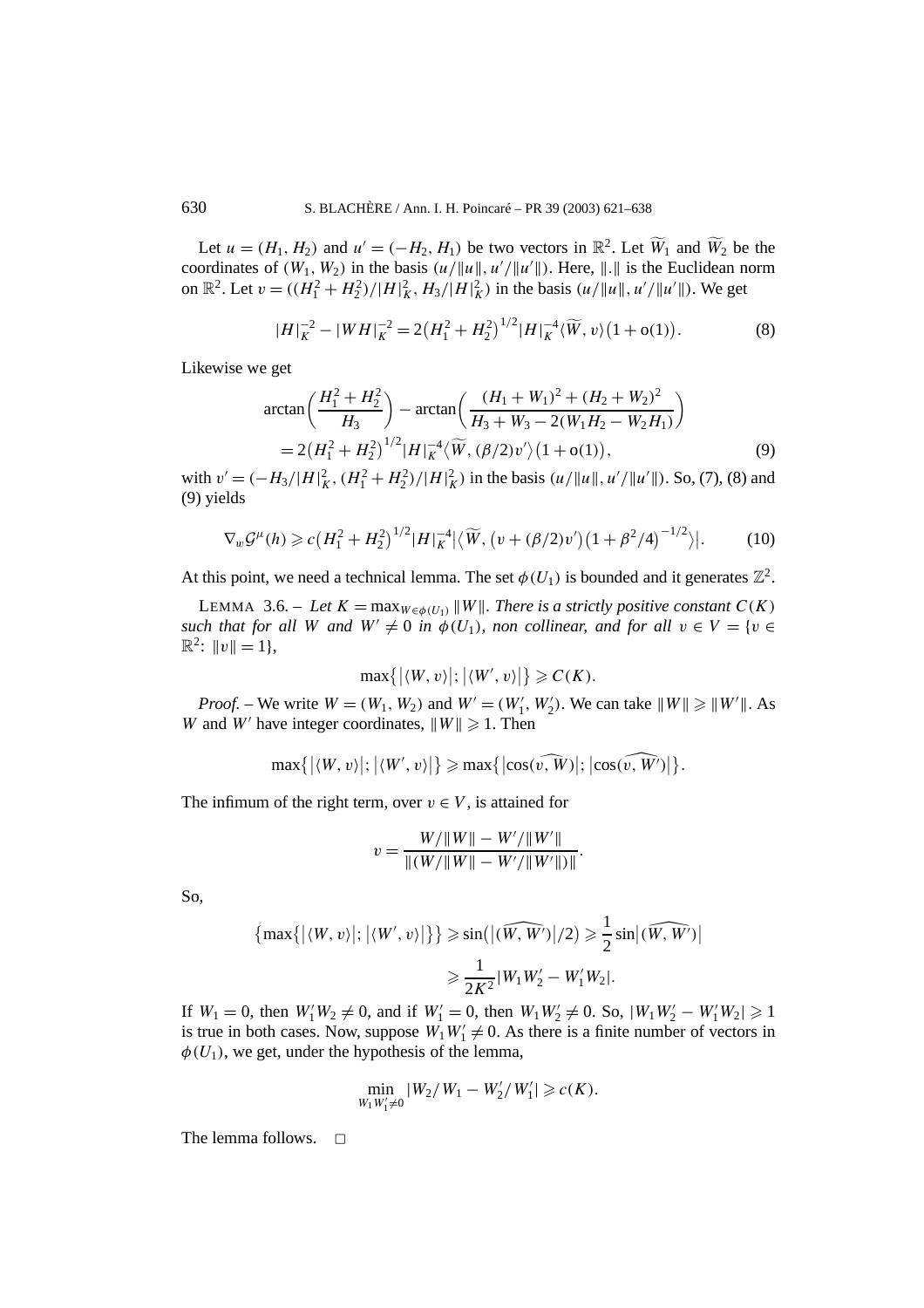As  $\phi(U_1)$  contains more than two elements, by Lemma 3.6 and (10), we get for  $|h|_K$ large enough,

$$
\nabla \mathcal{G}^{\mu}(h) = \max_{W \in \phi(U_1)} \nabla_w \mathcal{G}^{\mu}(h) \ge c \left[ \left( H_1^2 + H_2^2 \right)^2 + H_3^2 \right]^{-3/4} \ge c' |h|_K^{-3}.
$$
 (11)

Now, we compute  $\int_0^\infty X_j p_t^{\mu}(h) dt$  for  $j = 1, 2$ . As  $p_t^{\mu}(h)$  and  $X_j p_t^{\mu}(h)$  are continuous in *t* and *h* (see [6] for an explicit formula of  $p_t^{\mu}(h)$ ),

$$
\int_{0}^{\infty} X_j p_t^{\mu}(h) dt = X_j \mathcal{G}^{\mu}(h).
$$

We denote

$$
A(h) = \frac{\left[ (H_1^2 + H_2^2)^2 + H_3^2 \right]^{-3/2}}{\beta (1 + \exp(-\delta \pi/2))} \exp\left(\frac{\delta}{2} \arctan\left(\frac{H_1^2 + H_2^2}{H_3}\right)\right) (H_1^2 + H_2^2).
$$

For  $j = 1$ , using (3), (4), (5) and the definition of  $S(\alpha, M)$ ,

$$
X_1 \mathcal{G}^{\mu}(h) > -2A(h) [(a^2 + b^2)h_1 + (b(a+c) - \delta/8)h_2 + c(\alpha)(a^2 + b^2)\delta h_1 + (b(a+c)\delta + 1/4)h_2)],
$$

and

$$
X_2 \mathcal{G}^{\mu}(h) = -2A(h) [(b(a+c) + \delta/8)h_1 + (b^2 + c^2)h_2 + c(\alpha) | (b(a+c)\delta - 1/4)h_1 + (b^2 + c^2)\delta h_2 ]],
$$

where the constant  $c(\alpha)$  goes to 0 when  $\alpha$  tends to infinity. So,  $X_1\mathcal{G}^{\mu}(h) > 0$  and  $X_2\mathcal{G}^{\mu}(h) > 0$  under the hypothesis

$$
(a2 + b2)h1 + (b(a + c) – \delta/8)h2+ c(\alpha) |(a2 + b2)\delta h1 + (b(a + c)\delta + 1/4)h2| < 0
$$

and

$$
(b(a + c) + \delta/8)h_1 + (b^2 + c^2)h_2
$$
  
+  $c(\alpha)$  |  $(b(a + c)\delta - 1/4)h_1 + (b^2 + c^2)\delta h_2$  | < 0.

The two lines of  $\mathbb{R}^2$  defined by  $(a^2 + b^2)h_1 + (b(a+c) - \delta/8)h_2 = 0$  and  $(b(a+c) +$  $\delta/8/h_1 + (b^2 + c^2)h_2 = 0$  are not parallel because  $(a^2 + b^2)(b^2 + c^2) - b^2(a + c)^2 + c^2$ *δ*<sup>2</sup>/64 =  $|Q_1| + \delta^2/64 > 0$ . So, for *α* large enough, there exist constants *c*<sub>1</sub>*, c*<sub>2</sub>*, c*<sub>3</sub>*, c*<sub>4</sub> such that, for  $|h|_K$  large enough, the above hypothesis is satisfied when

$$
c_1h_1 + c_2h_2 < 0
$$
, and  $c_3h_1 + c_4h_2 < 0$ .

Finally, as  $\nabla_w \psi^j(e) > 0$  for all *w* and *j* (by definition of  $\nabla_w$ ), we get

$$
\nabla_w \psi^1(e) X_1 \mathcal{G}^\mu(h) + \nabla_w \psi^2(e) X_2 \mathcal{G}^\mu(h) > 0.
$$

Then the result follows from Corollary 3.3 and (11).  $\Box$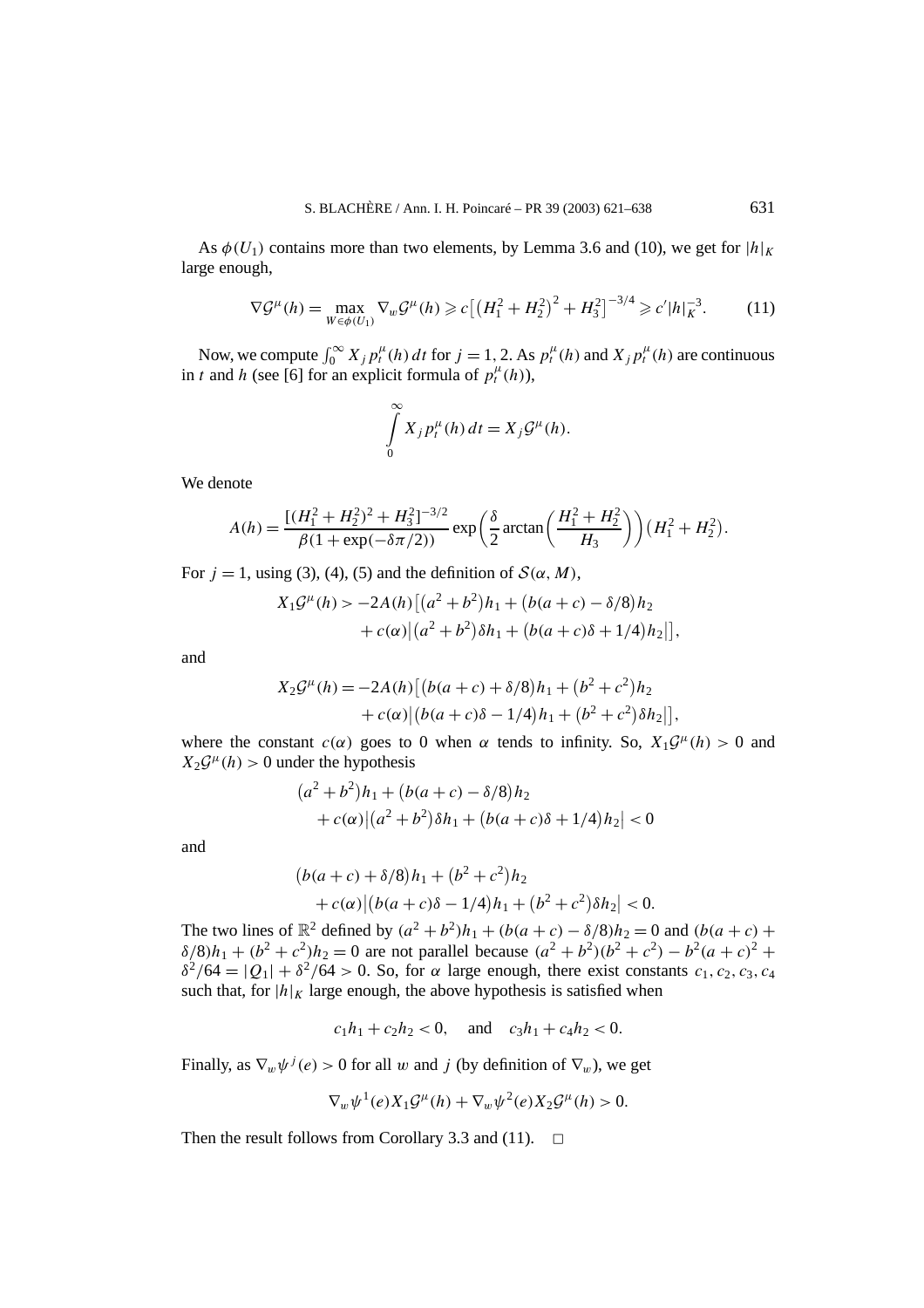When  $\Gamma$  is a finite extension of  $\mathbb{Z}^d$ , then the associated Lie group is  $\mathbb{R}^d$  with the usual additive law. So, up to an isomorphism, with  $X_i = \partial_i$ ,  $L^{\mu}$  is the usual Laplacian and then  $p_t^{\mu}(h)$  is the fundamental solution of the usual *d*-dimensional heat equation. If we write *h* in an appropriated basis depending on the covariance matrix  $Q_1$  associated to  $\mu$ , then, as soon as  $h_i < 0$ , we get

$$
\int\limits_{0}^{\infty} X_{j} p_{t}^{\mu}(h) > 0.
$$

Using Corollary 3.3 and the well-known estimate  $\nabla \mathcal{G}^{\mu}(h) \geq c ||h||^{1-d}$  (see [11] for instance), we get

$$
\nabla \mathcal{G}^{\mu}(g) \geqslant c \|g\|^{1-d}
$$

as soon as  $g_j < 0$  for all *j*. Here  $\|\cdot\|$  denotes the Euclidean norm.

#### **4. Cut times for random walks on** H**<sup>3</sup>**

Following the introduction, we study the occurrence of cut times for random walks with finite support, which generates  $\mathbb{H}_3$ . Our result is the following

THEOREM 4.1. – Let  $S(k)$  be a random walk on  $\Gamma$ , a finite extension of  $\mathbb{H}_3$  such *that the transition probability*  $\mu(x)$  *has a finite support and generates*  $\Gamma$ *. Then*  $S(k)$  *has infinitely many cut times, almost surely.*

We adapt the proof given in [11] for  $\mathbb{Z}^4$ . For simplicity, we remove the exponent  $\mu$  for the Green function.

By translation invariance, we can take  $S(0) = e$ , the identity of  $\Gamma$ . We denote  $G(x) = G(e, x)$  the Green function on  $\Gamma$  associated to  $\mu$ , and U is the finite support of  $\mu$ , which is also a finite generating set of  $\Gamma$ . We define a sequence of spheres  $\partial B(n)$ which can be seen as "level lines" of  $G(x)$  by setting

$$
B(n) = \{x \in \Gamma: G(x) \geqslant (\delta/n)^2\},\tag{12}
$$

 $\partial B(n) = \{x \in B(n): xU \text{ contains some } y \notin B(n)\}.$ 

Here,  $\delta$  is a suitable constant such that the following lemma is true. For completeness, we write its short proof taken from [11].

LEMMA 4.2 [11, Lemma 2.3]. – Let  $r(n) = (\delta/n)^2$  and  $R(n) = (1 + 1/n)(\delta/n)^2$ . *Then for all*  $n \geq 1$  *and*  $x \in \partial B(n)$ *, the Green function satisfies*  $r(n) \leq G(x) \leq R(n)$ *.* 

*Proof.* – Since  $x \in B(n)$ , the definition of  $B(n)$  gives the lower bound. As  $x \in \partial B(n)$ , it has a neighbor  $y \notin B(n)$ . So, [9, Theorem 5.1] and (12) yield  $(c_1|y|)^{-2} \le G(y)$  $(\delta/n)^2$ , hence  $|y| > n/(c_1\delta)$ . Again by [9, Theorem 5.1], we get  $\nabla G(y) \le (\delta c_1 c_2/n)^3$ . Finally,

$$
G(x) \leq G(y) + \nabla G(y) \leq \left(1 + \frac{\delta(c_1 c_2)^3}{n}\right) \left(\frac{\delta}{n}\right)^2 \leq R(n),
$$

as soon as  $\delta \leqslant (c_1 c_2)^{-3}$ .  $\Box$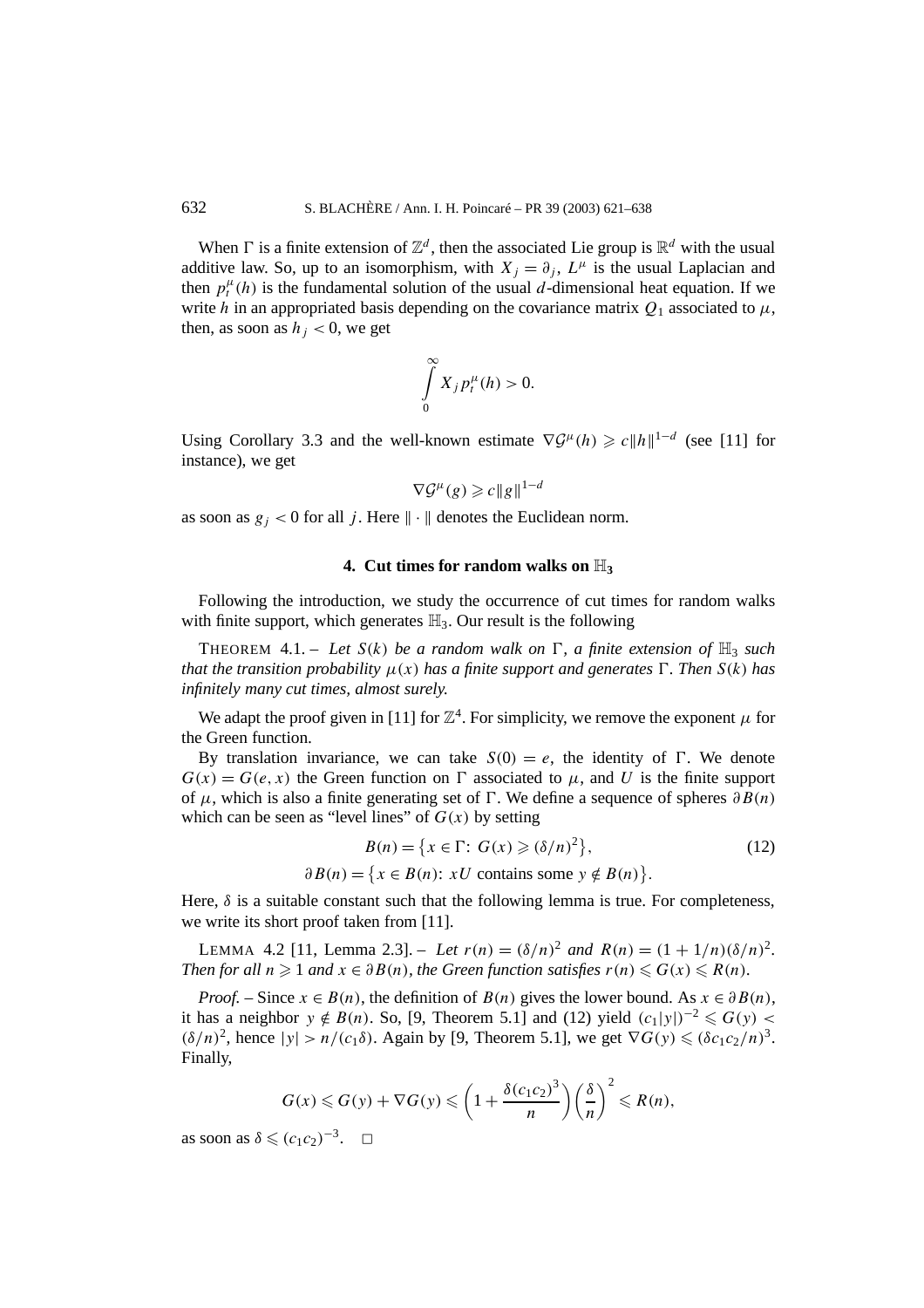The aim is to prove that *∂B(n)* is a cut sphere for infinitely many *n*, almost surely. That implies the existence of infinitely many cut times, almost surely.

DEFINITION 4.3. – *The sphere*  $\partial B(n)$  *is a* cut sphere *for*  $S(k)$  *if* 

$$
S([\tau(n)+1,\infty)) \cap B(n) = \emptyset,
$$

*where*  $\tau(n) = \inf\{k \geq 1: S(k) \in \partial B(n)\}.$ 

In [11], James and Peres need to be on  $\mathbb{Z}^4$  to use a lower bound for the gradient of the Green function of the type

$$
\nabla G(x) \geqslant C d(x)^{-3},\tag{13}
$$

where *C* is some positive constant and  $d(x)$  the smallest radius of a ball  $B(n)$ containing *x*. Such an inequality cannot hold in general. For instance on  $\mathbb{H}_3$ , taking containing *x*. Such an inequality cannot note in general. For instance on  $\mathbb{H}_3$ , taking  $x = (0, 0, z)$  with  $z > 0$ , leads to  $d(x) \leq c\sqrt{z}$  by looking at the Koranyi distance. With (5), we can compute  $\nabla \mathcal{G}(x)$  as in the proof of Proposition 3.5 and get, for *z* large enough,  $\nabla \mathcal{G}(x) \leq c'z^{-2} \leq c''d(x)^{-4}$ . Therefore, by Corollary 3.3 and Remark 3.4, for all  $\varepsilon \in (0, 1)$ , there exists a constant *c* such that

$$
\nabla G(x) \leqslant c d(x)^{-4+\varepsilon}.
$$

On  $\Gamma$ , by [9, Theorem 5.1] and Proposition 3.5, the inequality (13) is satisfied for  $x \in S(\alpha, 0)$  with a constant *C* depending on  $\alpha$ . It will appear to be sufficient to prove Theorem 4.1.

Now, we use (13) to build a path of bounded length from a point in *∂B(n)*∩S*(*2*α,M)* (with *M* large enough) to  $\partial B(n+1) \cap S(\alpha, 0)$ .

LEMMA 4.4. – *There exist three constants J*,  $N_0$  and  $M_0$  such that for every  $n \ge N_0$ ,  $M \geq M_0$ *, and for any*  $x \in \partial B(n) \cap S(2\alpha, M)$ *, there is a finite path*  $x_0 = x, x_1, \ldots, x_j$  *of length*  $j \leq J$  *that ends in*  $\partial B(n+1) \cap S(\alpha, 0)$  *and such that*  $x_i \in x_{i-1}U$  *and*  $x_i \notin B(n)$ *for*  $i \geqslant 1$ .

*Proof.* – By the definition of  $\partial B(n)$ , there exists  $x_1 \in xU$  with  $x_1 \notin B(n)$ . Once  $x_i$  is defined, we choose  $x_{i+1} \in x_i U$  such that  $G(x_{i+1}) = \min_{z \in x_i U} G(z)$ . Since G is harmonic on  $\Gamma \backslash \{e\}$ , the sequence  $\{G(x_i)\}$  is strictly decreasing. As *G* vanishes at infinity, we can choose *j* such that  $G(x_j) \ge r(n + 1) > G(x_{j+1})$ . We have

$$
j\cdot \min_{i
$$

By Lemma 4.2,

$$
G(x_1) - G(x_j) \le R(n) - r(n+1) \le C_1 n^{-3}
$$

for some constant  $C_1$ . Moreover, by definition of  $\nabla G$  and harmonicity of  $G$ , we get that there is a constant  $C_0$  such that

$$
G(x_i) - G(x_{i+1}) \geqslant C_0 \nabla G(x_i).
$$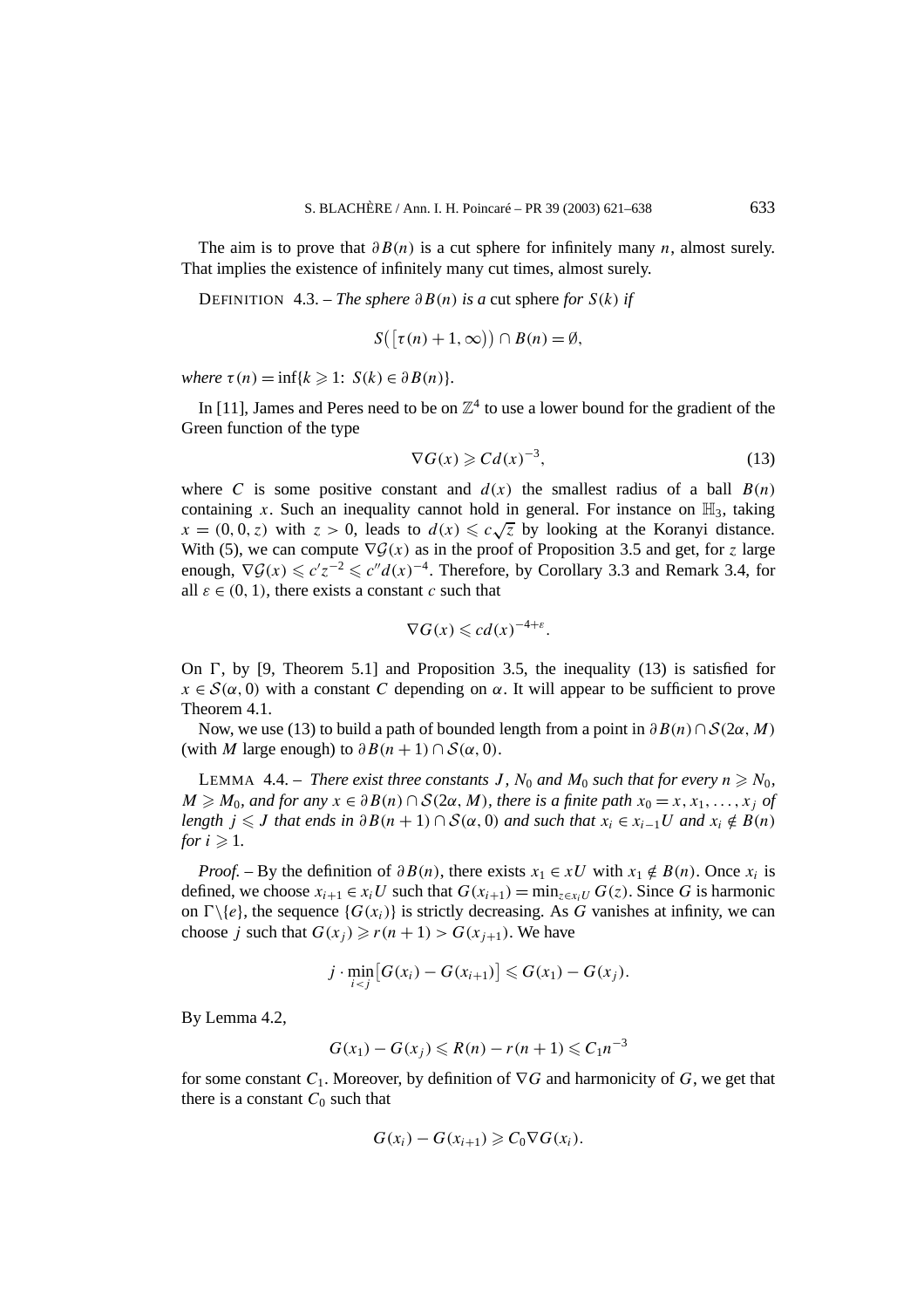By (13), for all  $x \in S(\alpha, 0) \cap (B^c(n) \cup \partial B(n))$ , there exists a constant  $C_2$  such that

$$
\nabla G(x) \geqslant C_2 n^{-3}.
$$

We write  $J = C_0 C_2 / C_1$ . At a bounded distance of  $x = (a_1, a_2, a_3)$ , the third coordinate cannot change of more than a  $O(\sqrt{a_1^2 + a_2^2})$ . In the same time,  $a_1^2 + a_2^2$  changes of a bounded value. As  $x \in S(2\alpha, M)$ , for *n* and *M* large enough, we have  $x_i \in S(\alpha, 0)$  for all  $i \leq J$ , and the result follows.  $\Box$ 

From this lemma and the fact that *U* is bounded, we get that, for all  $x \in \partial B(n)$  ∩  $S(2\alpha, M)$ , with *n* large enough,

$$
\mathbf{P}^x \{ S(k) \text{ visits } \partial B(n+1) \text{ before } \partial B(n) \} \geqslant p_{\min}^J
$$

where  $p_{\min} = \min_{y \in U} P\{S(1) = y\}.$ 

From [11], we get

LEMMA 4.5 [11, Lemma 2.4]. – *There exist a real C and an integer*  $N_0$  *such that for all*  $n, m$  ( $N_0 \le n < m$ ) *and all starting point*  $x \in \partial B(n+1)$ *,* 

$$
\frac{m}{Cn(m-n)} \leqslant \mathbf{P}^{x} \{ S(k) \text{ visits } \partial B(m) \text{ before } \partial B(n) \} \leqslant \frac{Cm}{n(m-n)}
$$

*and consequently for all*  $x \in \partial B(n+1)$ *,* 

$$
\frac{1}{Cn} \leqslant \mathbf{P}^x \left\{ S(k) \text{ never visits } \partial B(n) \right\} \leqslant \frac{C}{n}.
$$

We define new spheres  $\partial' B(n) \subset \partial B(n)$  as the "internal part" of  $\partial B(n)$ . Namely,

 $\partial' B(n) = \{x \in \partial B(n): xU$ contains some  $y \in B(n) \setminus \partial B(n)\}.$ 

We need a lower bound for the harmonic measure:

LEMMA 4.6. – *There exists a constant K such that for every set*  $D \in \partial'B(n)$  ∩  $\mathcal{S}(2\alpha, M)$ 

$$
h(\partial'B(n),\mathcal{D})\geqslant K(\#\mathcal{D})n^{-3},
$$

*where*  $h(\partial'B(n),.)$  *is the hitting probability of*  $\partial'B(n)$ *.* 

*Proof.* – We only need to prove the statement for  $D = \{z\}$  and conclude for a general D by summing over all its elements. We denote  $\sigma(n) = \tau(n) \wedge \tau_e$ , where  $\tau_e$  is the first hitting time of *e*. We define the *stopped Green function*:

$$
\forall x, y \in B(n), \quad G_n(x, y) = \sum_{k \geq 0} \mathbf{P}^x \{ S(k) = y, k \leq \tau(n) \}.
$$

By the same argument used in Lemma 4.4, there is a path of length at most *J* from any point in  $\partial B(n) \cap S(2\alpha, M)$  to  $\partial B(n-1) \cap S(\alpha, 0)$ . So, if we denote S the reversed random walk,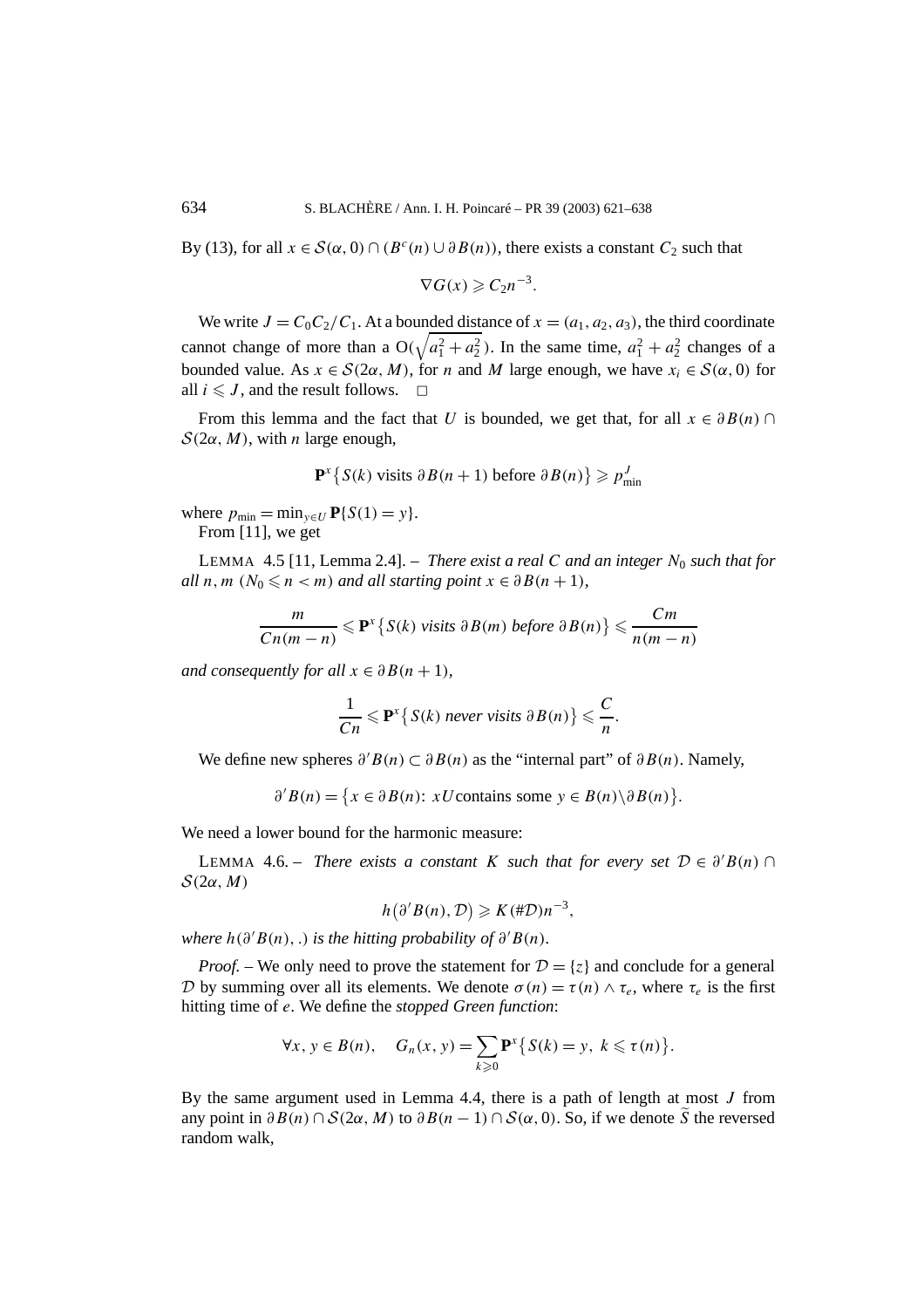$$
h(\partial'B(n), \{z\}) = \mathbf{P}\{S(\tau(n)) = z\}
$$
  
\n
$$
\geq \mathbf{P}\{S(\sigma(n)) = z\} = \mathbf{P}^{z}\{\widetilde{S}(\sigma(n)) = e\}
$$
  
\n
$$
\geq P_{\min}^{J} \min_{y \in \partial B(n-1) \cap S(\alpha, 0)} \mathbf{P}^{y}\{\widetilde{S}(\sigma(n)) = e\}.
$$

But

$$
\widetilde{G}_n(y,e) = \widetilde{G}_n(e,e) \mathbf{P}^y \{ \widetilde{S}(\sigma(n)) = e \}.
$$

And, for  $y \in \partial B(n-1)$ , by Lemma 4.2

$$
\widetilde{G}_n(y, e) = \widetilde{G}(y, e) - \mathbb{E}^y \{ \widetilde{G}(\widetilde{S}(\tau(n)), e) \}
$$
\n
$$
= G(e, y) - \mathbb{E}^y \{ G(e, \widetilde{S}(\tau(n))) \}
$$
\n
$$
\geqslant \left( \frac{\delta}{n-1} \right)^2 - \left( 1 + \frac{1}{n} \right) \left( \frac{\delta}{n} \right)^2 \geqslant \left( \frac{\delta}{n} \right)^3.
$$

Hence, as  $\widetilde{G}_n(e, e) \leq \widetilde{G}(e, e)$ , we get for some constant *K* 

$$
h(\partial'B(n),\{z\})\geqslant Kn^{-3}.\qquad \Box
$$

LEMMA 4.7. – *There exists constants*  $c_1$  *and*  $\gamma > 1$  *such that for any p large enough*,

$$
\sum_{n=\gamma^p}^{\gamma^{p+1}} \text{Vol}\big(\partial'B(n)\cap\mathcal{S}(2\alpha,M)\big) \geqslant c_1\gamma^{4p}.\tag{14}
$$

*Proof.* – Let  $\widetilde{B}(n)$  be the balls of  $\widetilde{N}$  (the Lie group associated to  $\Gamma$ , defined in Section 3) defined like  $B(n)$  in the discrete setting. We also define the balls  $\widetilde{B}_{\Gamma}(n)$  on  $\Gamma$ as follows:

$$
\widetilde{B}_{\Gamma}(n) = \{ g = hg_l \in \Gamma : h \in \widetilde{B}(n) \}.
$$

Here, we identify the elements of  $\mathbb{H}_3$  and  $\widetilde{N}$ . As  $\Gamma$  is a finite extension of  $\mathbb{H}_3$  and  $\nabla G(g) \leq c|g|^{-3}$  (see [9]), there is a constant *C* such that for all *h* and *l*,

$$
C^{-1}G(h)\leqslant G(hg_l)\leqslant CG(h).
$$

Moreover, the two Green functions, in  $\Gamma$  and in  $\tilde{N}$ , are of order  $|h|_{K}^{-2}$  by [9, Theorem 5.1] and (5). So, there is a constant  $\gamma > 1$  such that for *n* large enough,

$$
B(n) \subset \widetilde{B}_{\Gamma}((\gamma + 2)n/3) \subset \widetilde{B}_{\Gamma}((2\gamma + 1)n/3) \subset B(\gamma n).
$$

As we know the exact expression (5) of the Green function  $\tilde{G}$  in  $\tilde{N}$ , we deduce that

$$
\text{Vol}([B(\gamma n) \setminus B(n)] \cap S(4\alpha, 2M))
$$
  
\n
$$
\geq c \text{Vol}([\widetilde{B}((\gamma + 2)n/3) \setminus \widetilde{B}((\gamma + 1)n/3)] \cap S(4\alpha, 2M)) \geq c'n^4,
$$

for some constants *c* and *c* . The same argument used in Lemma 4.4 gives that, for all *n* large enough and for each point *y* in  $[B(n+1)\setminus B(n)] \cap S(4\alpha, 2M)$ , there is a path from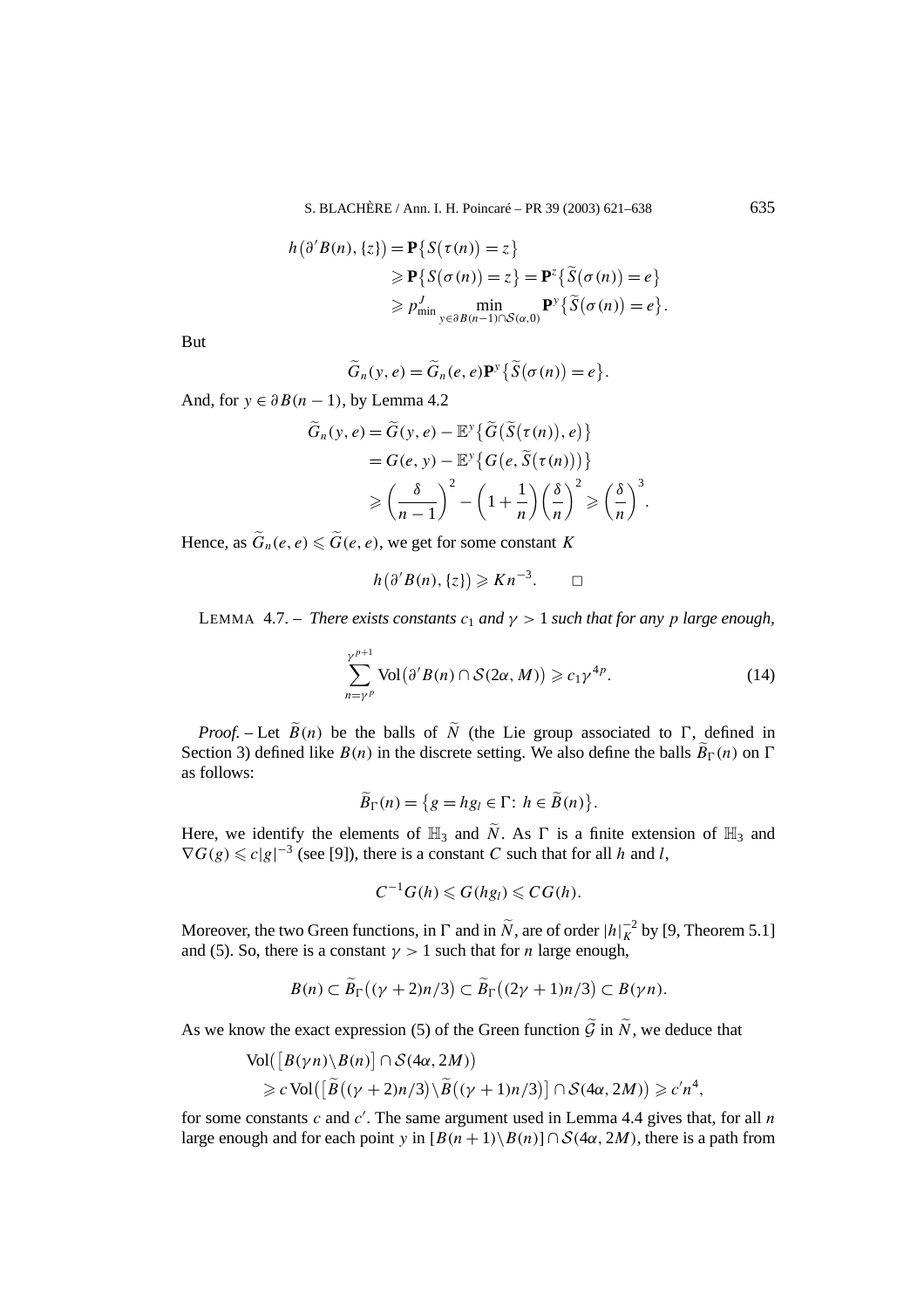*y* to *∂ B(n)*∩S*(*2*α,M)* of length at most *J* . And, as the random walk has finite support, there exists a constant *ν* such that, each point has at most *ν* accessible points. So,

$$
\text{Vol}([B(n+1)\setminus B(n)] \cap \mathcal{S}(4\alpha, 2M)) \leq \#\{y: \exists x \in \partial'B(n) \cap \mathcal{S}(2\alpha, M), \ |x^{-1}y| \leq J\}
$$
  
\$\leq v^J \text{Vol}(\partial'B(n) \cap \mathcal{S}(2\alpha, M)).

So, if we denote  $c_J = c'/v^J$ , for any *p* large enough,

$$
\sum_{n=\gamma^p}^{\gamma^{p+1}} \text{Vol}(\partial'B(n) \cap S(2\alpha, M)) \geqslant c_1 \gamma^{4p}. \qquad \Box
$$

We will now complete the proof of Theorem 4.1. We define the event  $\text{Cut}_n$  by

$$
\mathrm{Cut}_n = \big\{\partial B(n) \text{ is a cut sphere and } S(\tau(n)) \in \mathcal{S}(2\alpha, M)\big\}.
$$

By Lemma 4.5, we get

$$
\mathbf{P}\{\text{Cut}_n\} \leq \mathbf{P}\{\partial B(n) \text{ is a cut sphere}\}\
$$
  
\$\leq \max\_{x \in \partial B(n+1)} \mathbf{P}^x \{S(k) \text{ never visits } \partial B(n)\} \leq \frac{C}{n}.

Then, for  $N_0 \leq n < m$ ,

$$
\mathbf{P}\{\text{Cut}_n \cap \text{Cut}_m\} \leq \max_{x \in \partial B(n+1)} \mathbf{P}^x \{ S(k) \text{ visits } \partial B(m) \text{ before } \partial B(n) \}
$$

$$
\times \max_{y \in \partial B(n+1)} \mathbf{P}^y \{ S(k) \text{ never visits } B(m) \}
$$

$$
\leq \frac{Cm}{n(m-n)} \frac{C}{m} \leq \frac{C^2}{n(m-n)}.
$$

So,

$$
\sum_{n,m=N_0}^N \mathbf{P}\{\mathrm{Cut}_n \cap \mathrm{Cut}_m\} \leqslant 2 \sum_{N_0 \leqslant n < m \leqslant N} \frac{C^2}{n(m-n)} + \sum_{n=N_0}^N \frac{C}{n} \leqslant C' \ln N,
$$

for some constant *C* . By Lemmata 4.4 and 4.5, we get

$$
\mathbf{P}\big\{\mathrm{Cut}_n \mid S\big(\tau(n)\big) \in \mathcal{S}(2\alpha, M)\big\} \geqslant \frac{p_{\min}^J}{n}.
$$

So, Lemma 4.6 implies

$$
\mathbf{P}\{\text{Cut}_n\} = \mathbf{P}\{\text{Cut}_n \mid S(\tau(n)) \in S(2\alpha, M)\} \mathbf{P}\{S(\tau(n)) \in S(2\alpha, M)\}
$$

$$
\geq c \frac{\text{Vol}(\partial'B(n) \cap S(2\alpha, M))}{n^4}.
$$

Moreover,

$$
\sum_{n=N_0}^N \mathbf{P}\{\mathrm{Cut}_n\} \geqslant \sum_{k=K_0}^K \sum_{n=\gamma^k}^{\gamma^{k+1}} \mathbf{P}\{\mathrm{Cut}_n\},\
$$

with  $K_0 = [\log_{\gamma} N_0] + 1$  and  $K = [\log_{\gamma} N] - 1$ . Hence, by Lemma 4.7,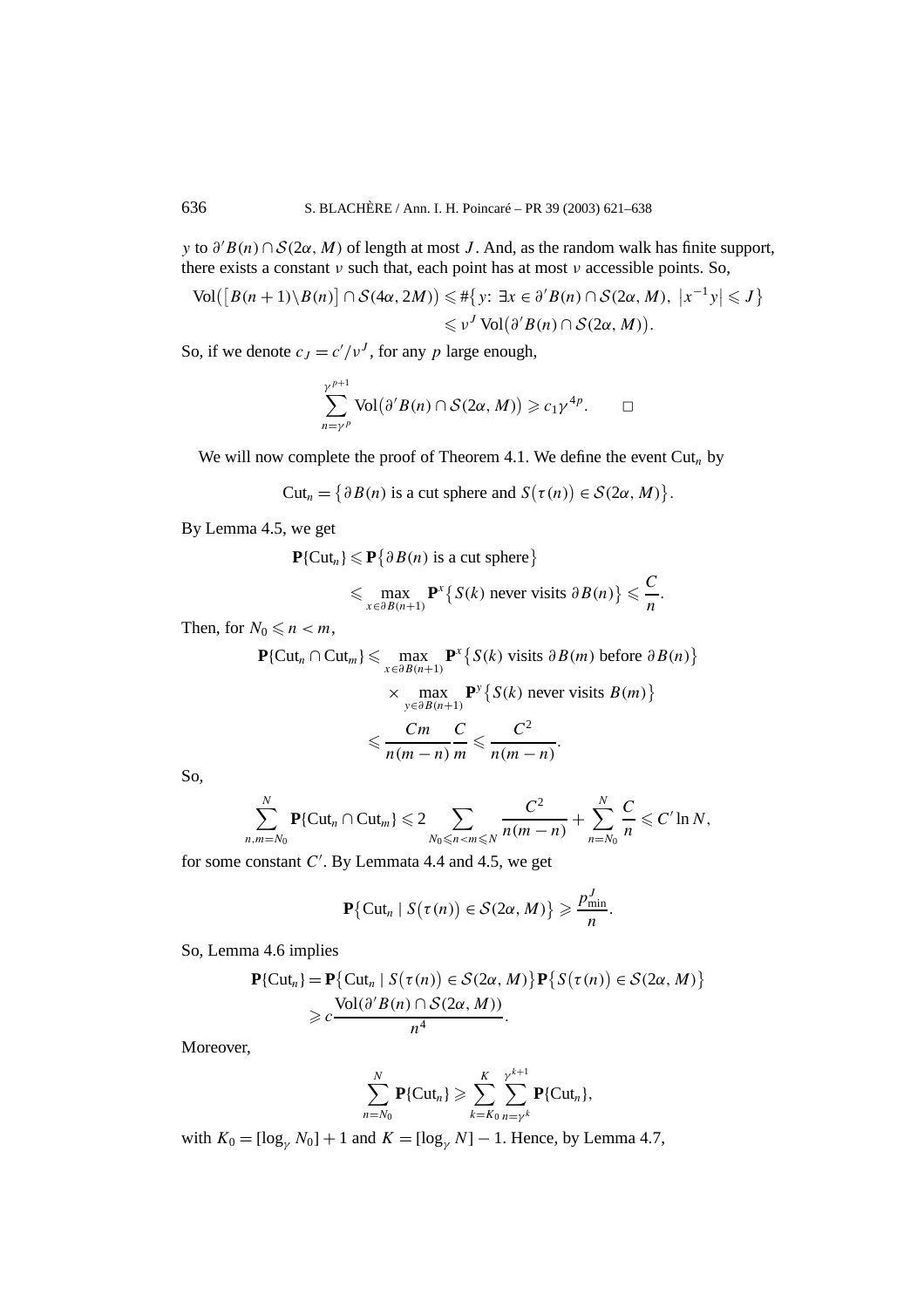S. BLACHÈRE / Ann. I. H. Poincaré – PR 39 (2003) 621–638 637

$$
\sum_{n=N_0}^{N} \mathbf{P}\{\text{Cut}_n\} \geqslant c \sum_{k=K_0}^{K} \sum_{n=\gamma^k}^{\gamma^{k+1}} \frac{\text{Vol}(\partial'B(n) \cap S(2\alpha, M))}{n^4}
$$
\n
$$
\geqslant c \sum_{k=K_0}^{K} \gamma^{4(k+1)} \sum_{n=I^k}^{I^{k+1}} \text{Vol}(\partial'B(n) \cap S(2\alpha, M))
$$
\n
$$
\geqslant C'' \ln N,
$$

for some constant *C*<sup>"</sup>. By the Kochen–Stone Lemma [12], there exists a strictly positive constant *ε* such that,

$$
\mathbf{P}\{\mathrm{Cut}_n \text{ i.o.}\} \geqslant \limsup_{N \to \infty} \frac{(\sum_{n=1}^N \mathbf{P}\{\mathrm{Cut}_n\})^2}{\sum_{n,m=1}^N \mathbf{P}\{\mathrm{Cut}_n \cap \mathrm{Cut}_m\}} \geqslant \varepsilon > 0.
$$

Now, if we fix the first *k* steps  $(e, x_1, \ldots, x_k)$  of the random walk, we can choose  $N_0$ large enough so that we still have

$$
\mathbf{P}\{\text{Cut}_n \text{ i.o. } | S(0) = e, \ldots, S(k) = x_k\} \geqslant \varepsilon > 0.
$$

But, when *n* tends to infinity, the left hand side tends to  $\mathbb{1}\{\text{Cut}_n \text{ i.o.}\}\$ . Therefore we obtain  $P\{Cut_n$  i.o.} = 1, which implies the result.

The same argument works when  $\Gamma$  is a finite extension of  $\mathbb{Z}^d$  using

$$
\mathcal{S}(M) = \{ g = hg_l \in \Gamma: \forall j, h_j < -M \},\
$$

where  $(h_i)$  are the coordinates of h in a basis depending on the covariance matrix  $O_1$ associated to  $\mu$ . The use of the constant *M* appears, as for the extensions of  $\mathbb{H}_3$ , in the proof of Lemma 4.4.

By Proposition 2.5, when  $D = 3$ ,  $\Gamma$  is isomorphic to a finite extension of  $\mathbb{Z}^3$ . When  $D = 4$ ,  $\Gamma$  is isomorphic to a finite extension of  $\mathbb{Z}^4$  or  $\mathbb{H}_3$ . Thus, Theorem 4.1 together with [11] and the remark in the introduction about non-centered and centered (but nonsymmetric) random walks, leads to the following corollary.

COROLLARY 4.8. – *Every transient random walk, with finite support on a finitely generated group, has infinitely many cut times, almost surely.*

#### **Acknowledgements**

The author acknowledges Laurent Saloff-Coste for his help during the preparation of this work. I also thank Bernard Roynette for pointing out a mistake in an earlier version of the manuscript, and Yuval Peres for bibliographical precisions.

#### **REFERENCES**

- [1] G. Alexopoulos, Random walks on discrete groups of polynomial volume growth, Preprint.
- [2] H. Bass, The degree of polynomial growth of finitely generated nilpotent groups, Proc. London Math. Soc. (3) 25 (1972) 603–614.